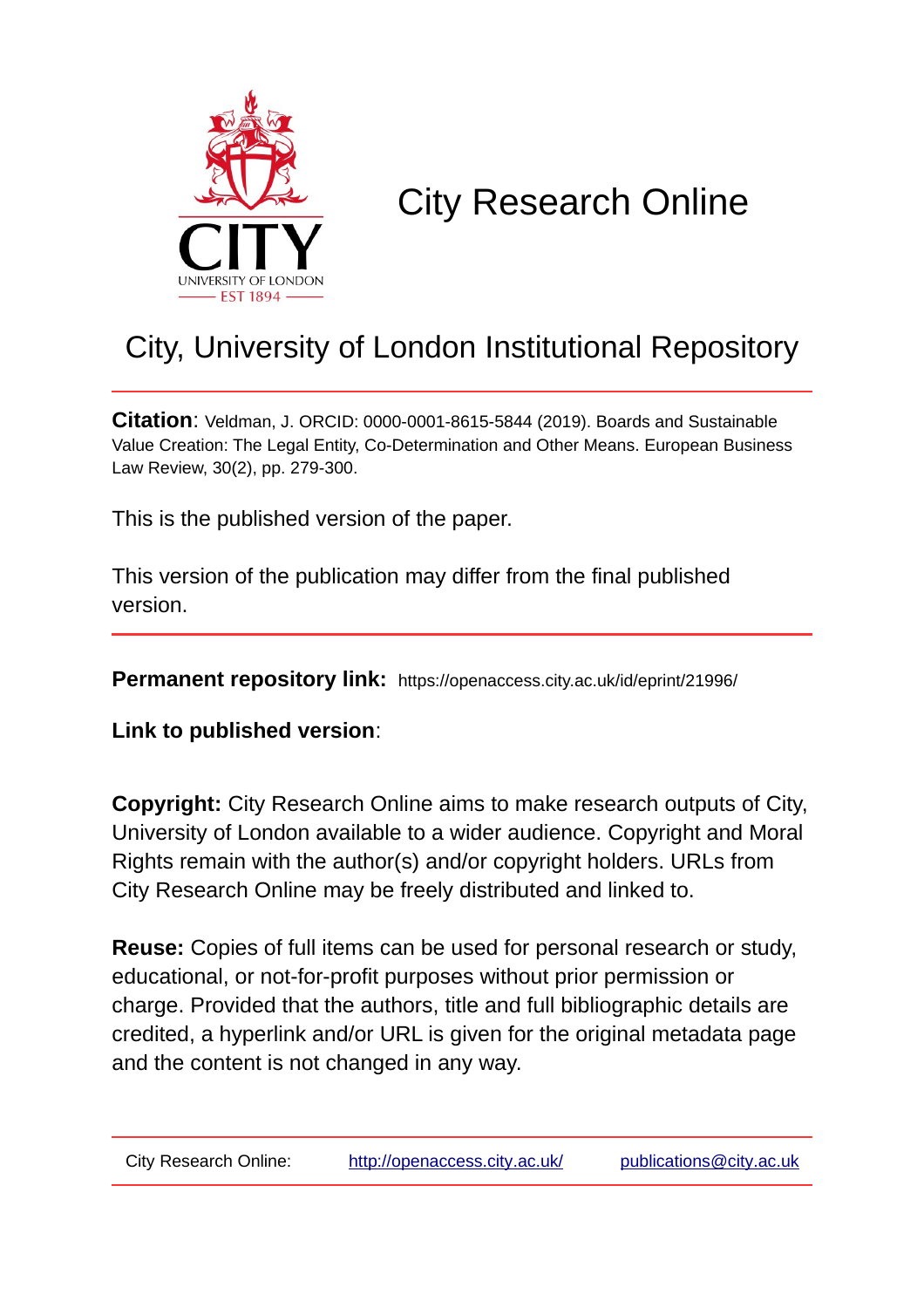### **Boards and Sustainable Value Creation: The Legal Entity, Co-Determination and Other Means**

### JEROEN VELDMAN\*

### **Abstract**

Boards of directors face growing pressures to engage with systemic risks and sustainable value creation. In this article I explore how an entity view in company law provides a consideration of the status, architecture and purpose of the modern corporation that theoretically offers the capacity to integrate such issues in corporate strategy. I also explore how specific models of corporate architecture such as co-determination relate to such an entity view. Exploring different perspectives on the VW case I show how a dominant view of corporate governance conflicts with the assumptions underlying co-determination. In relation to these issues I argue that the entity view and co-determination do not provide panacea for the reform of corporate governance theory and practice, but provide conceptual building blocks that may be used to engage in a creative way with notions of status, architecture and purpose in order to enhance the capacity for company directors to engage with systemic risks and sustainable value creation in corporate strategy.

### **Keywords**

Corporate governance, sustainable value creation, long-termism, sustainability, corporate architecture, corporate purpose, co-determination, separate legal entity, entity view, systemic risk, Volkswagen scandal

### **1. Introduction**

Growing numbers of regulators, business leaders, academics and pundits argue that a dominant model for corporate governance that focuses attention exclusively on short-term oriented shareholders and managerial executives lies at the heart of a broad set of risks. These risks include reputational, litigation, insurance, finance, operational, innovation and market risks as well as systemic risks such as resource depletion, climate change, market instability, the reshaping of labour markets and growing

<sup>\*</sup> Jeroen Veldman, Cass Business School, City University, London, Jeroen.veldman@cass.city.ac.uk. The author would like to thank Prof. Hugh Willmott, Dr. Andreas Rühmkorf, Dr. Stephan Leixnering, Prof. Jean Du Plessis, Prof. Andrew Keay, Prof. Iris Chiu and the participants of the ICGL conference "Boards of Directors: Composition and Process" for their comments.

Veldman, Jeroen. Boards and Sustainable Value Creation: The Legal Entity, Co-Determination and Other Means. *European Business Law Review* 30, no. 2 (2019): 279-300. ©2019 Kluwer Law International BV, The Netherlands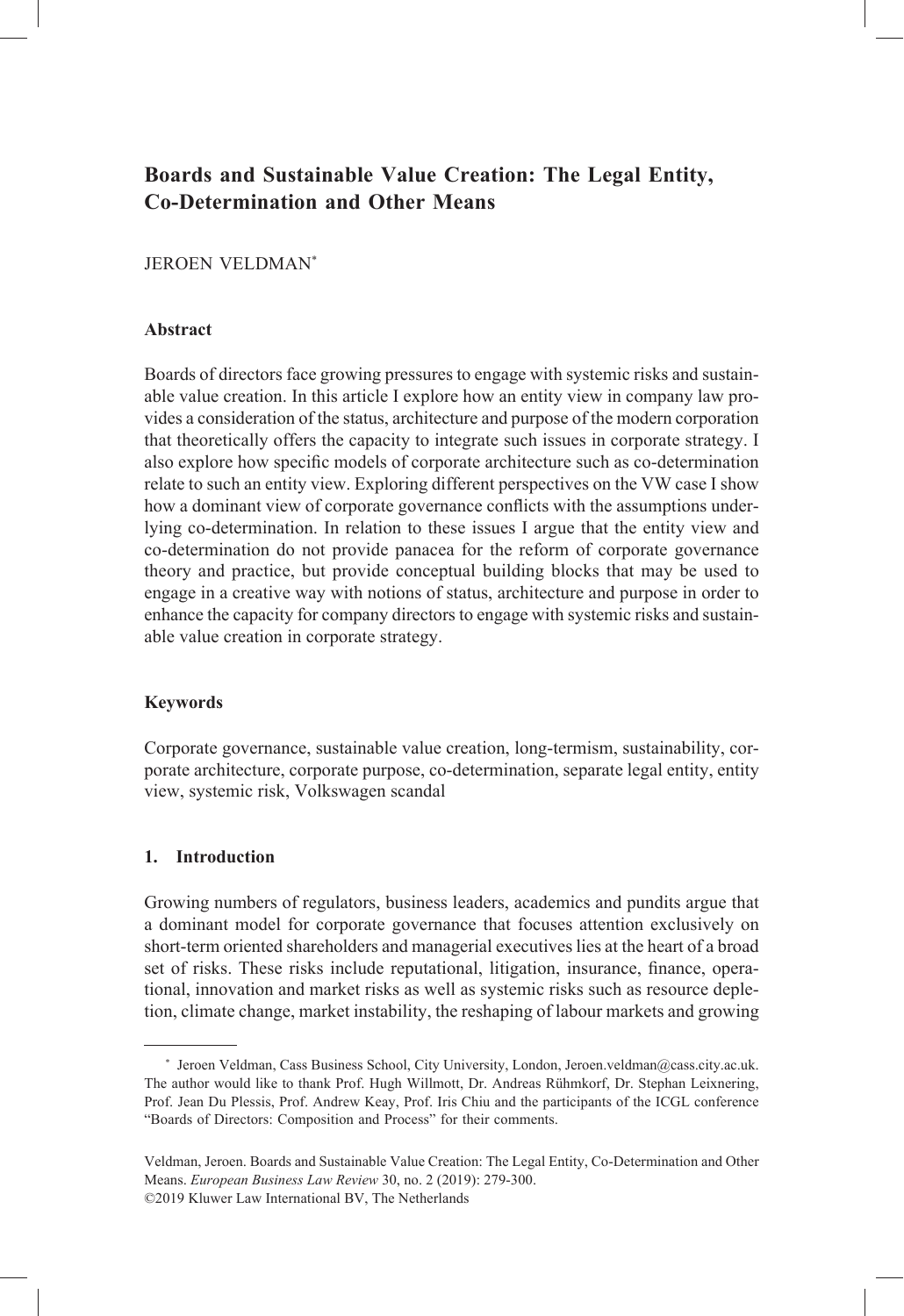social inequality.<sup>1</sup> In turn, this spectrum of risks is perceived to lead to a decline of public trust in corporations and a potential increase in regulatory responses.<sup>2</sup> Despite the development of a broad range of responses such as corporate social responsibility (CSR) and corporate citizenship initiatives; the United Nations Sustainable Development Goals (UNSDGs); stewardship initiatives for institutional investors; industry platform initiatives to enable sustainable development; and regulatory interventions like ESG reporting and due diligence in value chains, only limited change may be observed. And there is a pervasive sense in relevant actor communities, including corporate directors, investors and regulators that, despite their constitutive roles in the field, these actor communities consider themselves only limitedly capable to reshape the factors that condition how much space they have to engage with such risks<sup>3</sup>

In this article I argue that at least part of this lack of progress and sense of incapacity may be attributed to the continued adoption and application of a theory of corporate governance, which conceives of the status, architecture<sup>4</sup> and purpose of the modern corporation in a highly stylized and very limited way The adoption of this theory is constitutive for the extent to which interests and risks pertaining to actors and time-frames may be considered in corporate strategy. To engage with the issues posed by the dominance of this theoretical setup, I will take a closer look at how competing theories perceive of corporate status, architecture and purpose; how such competing views frame the role, position, and discretionary space for corporate boards and, ultimately, how such competing views allow the corporate board to engage with risks and interests pertaining to broader actors, interests, and time-frames than shortterm oriented shareholders and managerial executives alone.

In section two I start with the exploration of an 'entity view', which, in principle, allows for the inclusion of a broad definition of actors, interests and risks, and timeframes. I explore how such an entity view provides the basis for the development of ideas of corporate architecture, including a co-determination model. I then discuss how the dominant theory of corporate governance comprehensively reimagines the status, architecture and purpose of the modern corporation and thereby prioritizes the interests of short-term market value-oriented shareholders and executive managers,

<sup>1</sup> John Kay, *Other People's Money: The Real Business of Finance* (New York: Public Affairs, 2015); Kate Raworth, *Doughnut Economics: Seven Ways to Think Like a 21st-Century Economist* (London: Random House, 2017); Leo E Strine Jr., *Making It Easier for Directors to Do the Right Thing* 4 Harv. Bus.L.Rev. 235 (2014); Jeroen Veldman, Paige Morrow, Filip Gregor, *Corporate Governance for a Changing World: Final Report of a Global Roundtable Series* (Brussels and London: Frank Bold and Cass Business School, 2016); at <https://www.economist.com/business/2017/08/31/the-parable-of-stpaul>.

<sup>2</sup> Robert B Reich, *Saving Capitalism: For the Many, Not the Few* (London: Icon Books, 2016).

<sup>3</sup> Jeroen Veldman, Paige Morrow, Filip Gregor, *Corporate Governance for a Changing World: Final Report of a Global Roundtable Series* (Brussels and London: Frank Bold and Cass Business School, 2016).

<sup>4</sup> Jeroen Veldman and Hugh Willmott, *Social Ontology and the Modern Corporation* 41 Cambridge Journal of Economics (2017); Brian Cheffins, *History and the Global Corporate Governance Revolution: The UK Perspective* 43 Business History 92 (2001).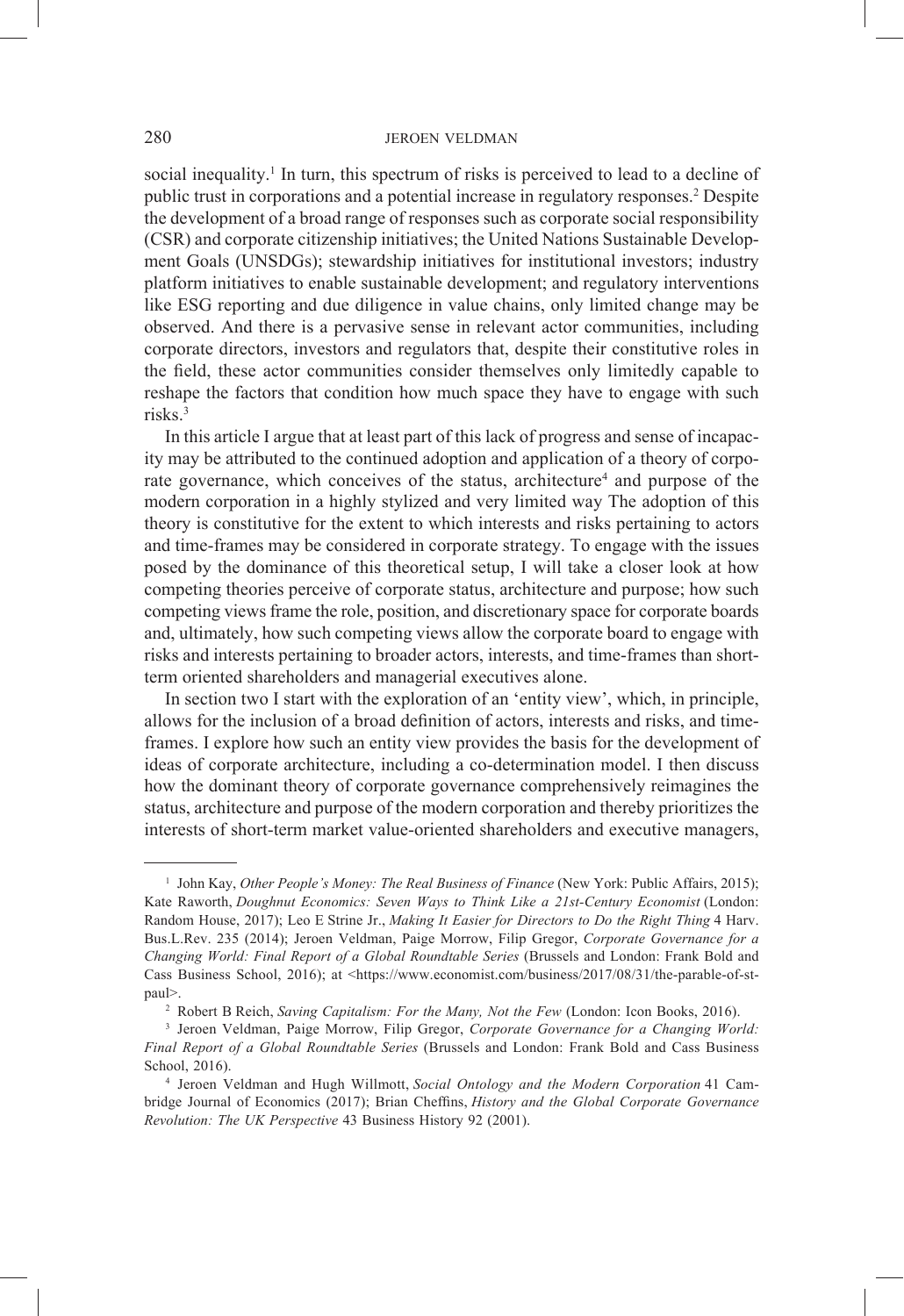while relegating the risks and interests of broader actors and time-frames to the status of 'externalities'.

In section three I apply these competing views to the VW scandal, exploring how these competing views can be used to provide two very different assessments of this case, either as a case that exemplifies a failure of governance induced by a multiplicity of goals and interests in corporate strategizing, or as a case in which the tenets of the dominant view of corporate governance themselves provided the basis for ignoring the corporate and societal risks involved in the business model adopted at VW.

In the discussion I then assess the potential for the entity view and a model for corporate architecture like co-determination to provide a comprehensive alternative to the currently dominant conception of corporate governance. I argue that the entity view provides a theoretical point of departure that allows to significantly expand the perception of discretionary space and the scope for directors' duties, but that it suffers from a number of problems, including the fact that it does not provide a positive conception of purpose. Similarly, co-determination provides an elegant and effective conceptualization of corporate architecture that enables the inclusion of the interests and risks of broader actors and time-frames into corporate architectures, but a successful implementation of co-determination is path-dependent and contingent upon a continuing close fit with both corporate-level and state-level arrangements. Given these issues, I argue that neither the entity theory nor a corporate architecture based on co-determination provide panacea for the redevelopment of corporate governance theory and practice. Rather, consideration of these ideas provides building blocks for the further development of notions of status, architecture and purpose that allow to strengthen and support the capacity for boards to consider risks and interests of broader actors and time-frames in corporate governance.

### **2. Entity, Architecture, and Purpose**

At the end of 2012 VW received an 'Ethics in Business Award' from the World Forum for Ethics in Business because of Volkswagen's admirable efforts in the fields of environmental management and corporate social responsibility. And the CEO of VW Winterkorn wrote in the VW 2014 Sustainability Report that "sustainability, environmental protection, and social responsibility can be powerful value drivers."5 As the subsequent scandal makes assumptions about the prevalence of ethics, culture and 'tone from the top' as 'powerful value drivers' rather problematic, I turn to the field of corporate governance to explore how the historical development of the modern corporation as a social construct provided changing conceptions of status, architecture and purpose and that provided different framings for boards to consider the interests and risks of actors, interests, and time-frames in corporate strategy.

<sup>5</sup> Carl Rhodes, *Democratic Business Ethics: Volkswagen's Emissions Scandal and the Disruption of Corporate Sovereignty* 37 Organization Studies 1503 (2016).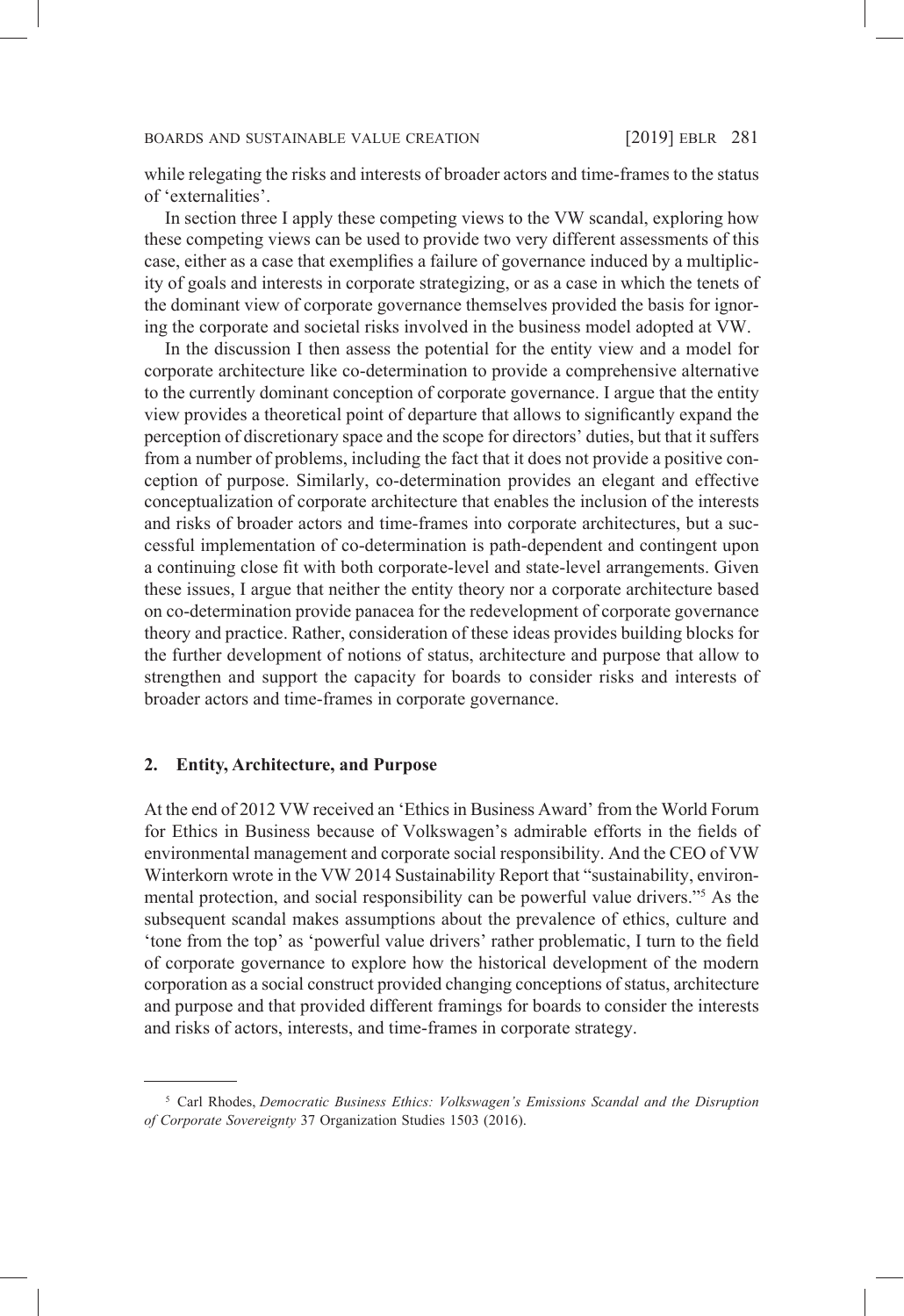In this respect it is noticeable that company law in every jurisdiction around the world perceives of the status and architecture of public corporations as different from other types of legal and organizational representations, including the unlimited liability partnership that provided the dominant model for the organization of private business ventures until the start of the nineteenth century<sup>6</sup>. In the unlimited liability partnership, the position of shareholders was characterized by unlimited liability, which meant that those investing their money accepted a considerable amount of risk and, therefore, had a direct interest in their involvement in the management function7 . The modern public corporation, by contrast, is premised on a very different architecture.

During the 19th century, the development of the public corporation led to the dispersal of shareholdings and an increasing de facto externalization of shareholders from the management of the corporation. This externalization of the shareholders provided two interconnected reasons for the development of a professional and independent corporate board with duties directed toward a corporate 'entity'.

First, the separation of shareholders from the management function was the condition by which a fully reified separate legal entity with its own, separate, attributions of ownership, liabilities and agency could develop. The reification of this entity, in turn, allowed for the development of a specific 'architecture' for the public corporation that provided considerable capacities, privileges and protections to rentier shareholders specifically.<sup>8</sup> A full separation of the shareholder constituency from the management function was, therefore, a structural condition that enabled considerable differential outcomes for shareholders as a reconstituted constituency.

Second, the distancing of shareholders from the management function created the potential for the formation of a professional board, rather than one necessarily composed out of shareholders as in the unlimited liability partnership. However, the formation of such a professional board introduced considerable difficulties in terms of establishing a clear objective. Considering the broad varieties of types of shareholders and shareholder interests, and considering the considerable potential for majority and controlling shareholders to expropriate dispersed shareholders in these public corporations9 , it was a logical step to direct the duties of the board toward the

<sup>6</sup> David Millon, *Radical Shareholder Primacy* 10 University of St. Thomas Law Journal 13 (2014).

<sup>7</sup> Mark Freeman, Robin Pearson and James Taylor, *Shareholder Democracies?: Corporate Governance in Britain and Ireland before 1850* (Chicago: University of Chicago Press, 2011); Paul Johnson. *Making the Market: Victorian Origins of Corporate Capitalism* (Cambridge: Cambridge University Press, 2010).

<sup>8</sup> These include perpetual time horizons, limited liability, protection against expropriation by majority shareholders, professional management and a secondary share market. See Jeroen Veldman and Hugh Willmott, *Social Ontology and the Modern Corporation* 41 Cambridge Journal of Economics 1492 (2017)

<sup>9</sup> Mark Freeman, Robin Pearson and James Taylor, *Shareholder Democracies?: Corporate Governance in Britain and Ireland before 1850* (Chicago: University of Chicago Press, 2011); Paul Johnson. *Making the Market: Victorian Origins of Corporate Capitalism* (Cambridge: Cambridge University Press, 2010).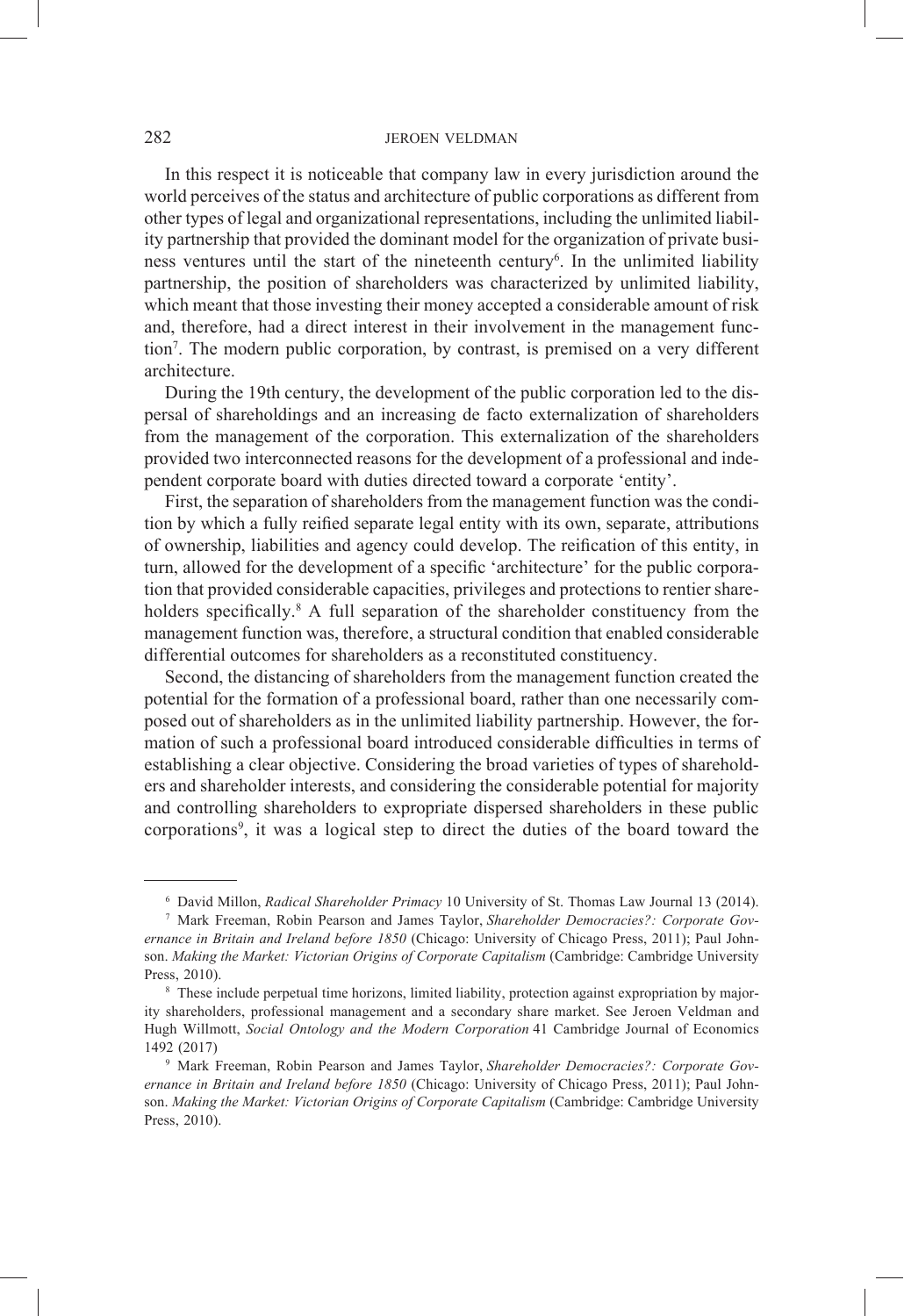'entity', rather than toward a body of shareholders with diverse interests that was de facto and de jure separated from the management function.<sup>10</sup>

The combination of conceptual developments sketched here provides the basis for the development of a new and distinctly corporate architecture. As the shareholders shift to the status of an external constituency in order to receive significant differential advantages from a new architectural setup, and as the role and position of the corporate board is reconceived in relation to a fully reified separate legal entity to which the board owes its duties, it becomes apparent that both the status and the relative capacity of corporate constituencies to exercise rights and claims is now established in relation to a corporate architecture that revolves around the separate legal entity. The development of this new corporate architecture has significant effects for the position and role of the corporate board.

In this new corporate architecture, the corporate board is conceived as an 'independent institution', a corporate constituency or 'organ'11 with a status distinct from the shareholders: "[u]nder the received legal model … no one acts as agent of the shareholders … . The officers are agents of the board. The board, in turn, is conceived to be an independent institution, not directly responsible to shareholders in the manner of an agent."12 And as the board in this position is conceived as an 'autonomous fiduciary'13 that stands at the 'apex'14 of the corporation with its duties directed to the best interests of 'the entity', it enjoys broad discretionary space and may reject *a priori* claims by any particular constituency<sup>15</sup>. In effect, the board comes to operate in the role of a 'mediating hierarch', adjudicating between all actors, interests and timeframes that make up the corporation *in toto.*<sup>16</sup>

In sum, the notion of a fully reified separate legal entity provides the basis for a new organizational architecture, in which the status of all corporate constituencies is both formally and functionally reconceptualized. It is in relation to this comprehensive reconceptualization that the corporate board attains a duty toward the 'entity', rather

<sup>10</sup> Jeroen Veldman and Hugh Willmott, *The Corporation in Management Studies* in Grietje Baars and Andre Spicer (eds.), *Critical Corporation Handbook*, 198-199 (Cambridge: Cambridge University Press, 2017).

<sup>11</sup> KJM Cremers and Simone M Sepe, *The Shareholder Value of Empowered Boards* 68 Stanford Law Review 67, 84 (2016); Antoine Rebérioux, *Does Shareholder Primacy Lead to a Decline in Managerial Accountability?* 31 Cambridge Journal of Economics (2007).

<sup>12</sup> Melvin A Eisenberg, *The Legal Roles of Shareholders and Management in Modern Corporate Decisionmaking* 57 California Law Review 5 (1969).

<sup>13</sup> Luh L Lan and Loizos Heracleous, *Rethinking Agency Theory: The View from Law* 35 Academy of Management Review (2010)

<sup>14</sup> Donald Nordberg and Terry McNulty, *Creating Better Boards Through Codification: Possibilities and Limitations in UK Corporate Governance, 1992-2010* 55 Business History 359 (2013).

<sup>15</sup> David Millon, *Radical Shareholder Primacy* 10 University of St. Thomas Law Journal 25 (2014)

<sup>&</sup>lt;sup>16</sup> Adolf A Berle, *Modern Functions of the Corporate System* 62 Columbia Law Review 433 (1962).; David Millon, *Radical Shareholder Primacy* 10 University of St. Thomas Law Journal 25 (2014); Margaret M Blair and Lynn A Stout, *A Team Production Theory of Corporate Law* 85 Virginia Law Review (1999); EM Dodd Jr., *For Whom are Corporate Managers Trustees* 45 Harvard Law Review (1931).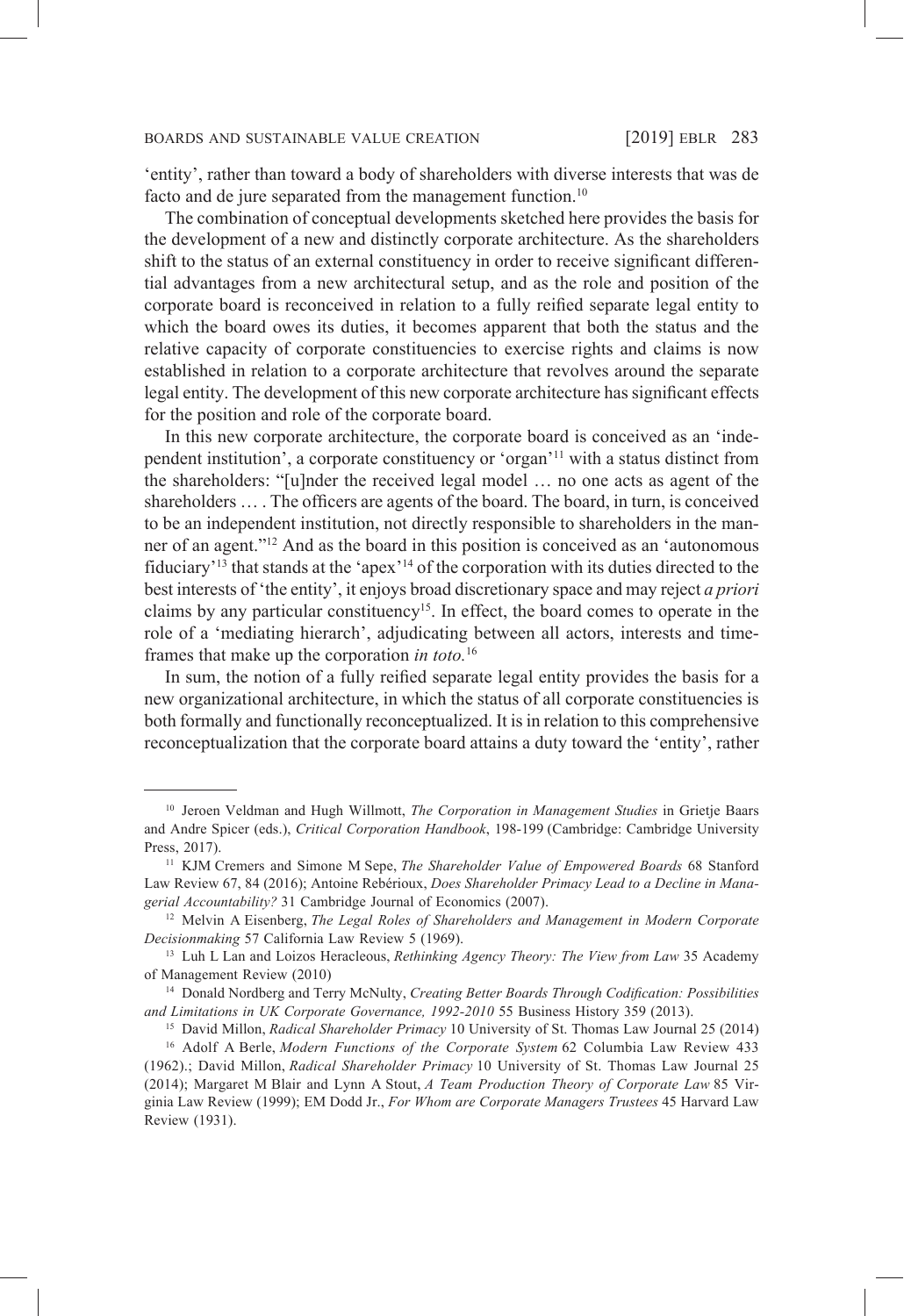than the shareholders; and, as a distinct and independent corporate organ, the discretionary space to fulfill this duty.

As the development of this new architecture provided significant economic effects, and as these effects were connected to significant differential effects for shareholders, company law statutes in jurisdictions worldwide to this day adopt conceptions of status, architecture and purpose developed in relation to this 'entity view'. This can be witnessed in the fact that Delaware courts do not mandate the provision of shareholder value as the primary or only purpose of the public corporation<sup>17</sup>. Similarly "German corporate law requires that directors and executives take into consideration the interests of all parties (shareholders, employees, creditors, and business partners) participating in the running of the corporation – thereby militating against some forms of shareholder value."18 As a result, German courts have supported the decisions of corporate officials (and of large shareholders) to override the demands of investors if they negatively affect the position of employees or threaten the existence of the corporation.

In the Netherlands, the Corporate Governance Code is predicated on the notion that 'a company is a long-term alliance between the various parties involved in the company'19. Principle 1.1 of the Code states: 'The management board focuses on long-term value creation for the company and its affiliated enterprise, and takes into account the stakeholder interests that are relevant in this context.' And under conditions of M&A there is an explicit provision that "the target board should ultimately be guided by the interests of the (long-term) continuity of the company and its various stakeholders, and thus not only by the interests of the shareholders."20 This direction is reinforced by Dutch case law, as the Supreme Court argued that "The management board of a company, when fulfilling its obligations under statutory law or the articles, shall give precedence to the best interests of the company and the undertaking connected with it and shall in its decision-making take into account the interests of all stakeholders, among whom the shareholders are to be reckoned."21 Discretionary space for weighing these various interests is provided by a reasonable director standard<sup>22</sup> enshrined in company law: " $\dots$  the supervisory board is to act in the interest of the company and its enterprise, which is understood to mean to act in the interest of all stakeholders."23

<sup>17</sup> David Millon, *Radical Shareholder Primacy* 10 University of St. Thomas Law Journal 4 (2014) quoting the Delaware corporate statute: "A corporation may be incorporated or organized under this chapter to conduct or promote any lawful business or purposes." 18 Michel Goyer, *Contingent Capital: Short-Term Investors and the Evolution of Corporate Gov-*

*ernance in France and Germany,* 89 (Oxford: Oxford University Press, 2011).

<sup>19</sup> Jaron Van Bekkum, Steven Hijink, Michael C Schouten and Jaap W Winter, *Corporate Governance in the Netherlands* 14 Electronic Journal of Comparative Law 1, 14 (2010)

<sup>20</sup> Above at 23.

<sup>21</sup> Netherlands Supreme Court 9 July 2009 (ASMI), para. 4.4.1 in Jaron Van Bekkum, Steven Hijink, Michael C Schouten and Jaap W Winter, *Corporate Governance in the Netherlands* 14 Electronic Journal of Comparative Law 1, 4 (2010).

<sup>&</sup>lt;sup>22</sup> Bekkum, Hijink, Schouten and Winter (2010) above at 7.<br><sup>23</sup> Art. 140 Book 2 DCC in above at 4.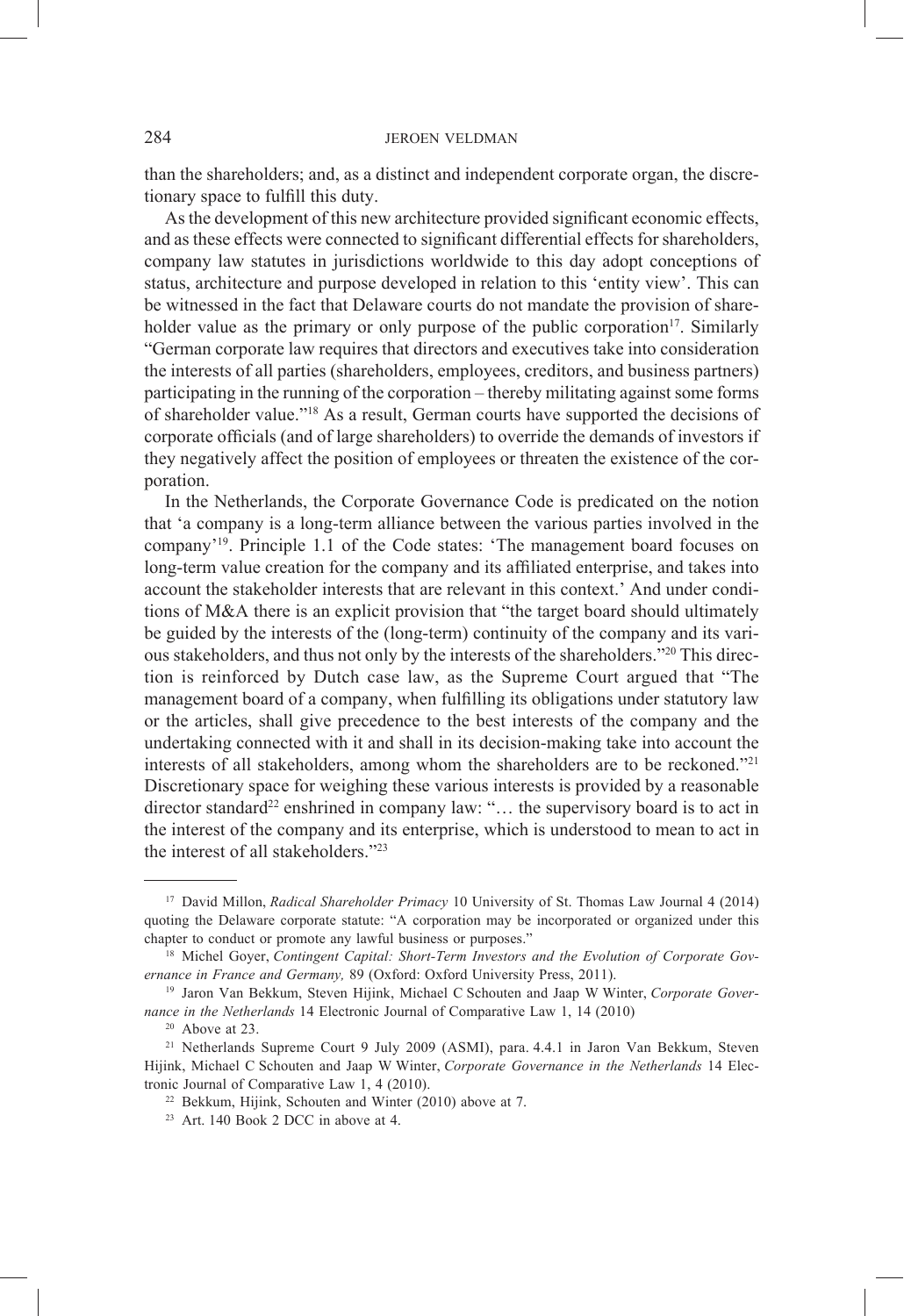In addition, the Netherlands has instituted an 'Enterprise chamber' as part of the Amsterdam Court of Appeal. In relation to the argument that "setting the strategy of the company is the authority of the management board subject to the approval of the supervisory board and is not the power of the general meeting",  $24$  the Enterprise Chamber is charged with the capacity to provide the capacity for adjudication in the case of disagreement between shareholders, the board and/or the employee representatives. If no agreement can be reached between corporate constituencies it may provide far-reaching remedies, including "(i) nullification of one or more resolutions of a corporate body of the company; (ii) suspension or dismissal of one or more managing or supervisory directors; (iii) appointment of one or more temporary managing or supervisory directors; (iv) temporary deviation from one or more provisions of the articles of association of the company; (v) temporary transfer of shares; and (vi) dissolution of the company (Article 356 Book 2 DCC)."<sup>25</sup> The Enterprise Chamber thus provides an example of an institution that gives standing and the capacity to seek redress to all parties involved in corporate governance, including employees, $26$  as separate corporate constituencies or 'organs'.

The entity view has found further application in co-determination models. In the Dutch and German corporate governance systems the employees, either directly or through a representative body like the works councils or trade unions, may elect or nominate directors for the supervisory board. In addition, they need to provide consent for decisions that affect them, such as pensions, working hours, remuneration systems and employment conditions.<sup>27</sup> By conceiving of the employee constituency as a corporate 'organ' with standing within the governance structure of the corporation, this conceptual setup reinforces the notion of corporate architecture provided by the entity view.

The examples provided show how an 'entity view' relates to the development of corporate architectures that allow, for the inclusion of interests and risks of broader actors and time-frames;<sup>28</sup> for the development of institutions that may act as a forum for grievances; and for the development of comprehensive corporate governance models such as co-determination. Despite the appeal of the entity view, however, its adoption and implementation is impeded by three factors.

First, an entity view does not provide a positive conception of directors' duties and does not provide guidance to the weighing of relative interests. Of course, one might argue that the capacity to establish and adjust corporate purpose under shifting circumstances, to mediate between competing interests, and to make decisions in the absence of an external yardstick is the hallmark of the professionalism and maturity

<sup>24</sup> Above at 14.

 $25$  Above at 30.

 $26$  Above at 16.

 $27$  Above at 16.

<sup>28</sup> Frank Jan De Graaf and Cor A Herkstroeter, *How Corporate Social Performance is Institutionalised Within the Governance Structure* 74 Journal of Business Ethics 180 (2007).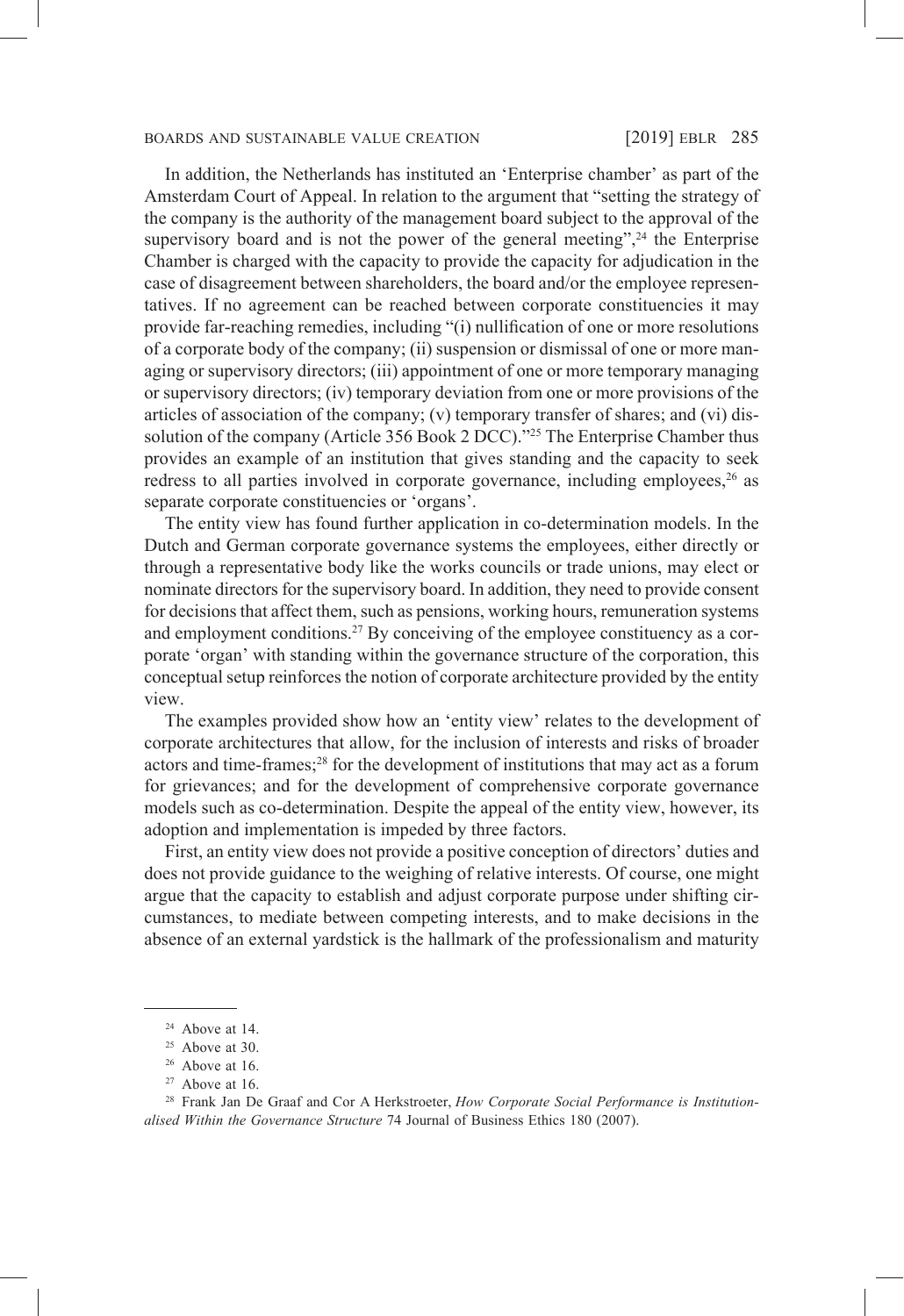of any professional board member.29 Nevertheless, the argument that the absence of a positive conception of corporate purpose and directors' duties unduly complicates the task and focus of the corporate board<sup>30</sup> makes the adoption of a simple yardstick, such as shareholder primacy, seductive.<sup>31</sup>

The second issue is that in most jurisdictions shareholders retain the (qualified) right to appoint and dismiss directors at the AGM without cause;<sup>32</sup> have a right of access to corporate books and records including the list of shareholders; and may bring derivative lawsuits against directors or officers in cases of harm done to 'the corporation'.33 Although the existence of these legal rights does not provide shareholders with direct claims to ownership or control;<sup>34</sup> although commentators in the field of company law have argued that these rights are mostly the result of historical accident and oversight<sup>35</sup>; although many jurisdictions qualify these rights to a very considerable extent; $36$  and although in a two-tier board system the right to dismiss executive board members may be delegated to the supervisory board, $37$  the fact that these rights continue to be attributed to the shareholder constituency provides at least the basis for a suggestion that a prioritised position for shareholders in public corporations finds support in company law<sup>38</sup>.

The third issue complicating the adoption and implementation of an entity view is the development of a new theory of corporate governance that emerged from the Chicago Schools of Law and Economics. This new theory redefined the *status* of the modern corporation as a nexus of contracts, rather than as an entity; reimagined corporate *architecture* as an exclusive dyadic and contractual arrangement between 'principals' and 'agents'; and reinterpreted corporate *purpose* exclusively as the pro-

<sup>33</sup> David Millon, *Radical Shareholder Primacy* 10 University of St.Thomas Law Journal 13 (2014).

<sup>29</sup> Adrian Cadbury, *Corporate Governance and Chairmanship: A Personal View* (Oxford: Oxford University Press, 2002); Bob Garratt, *Stop the Rot*: *Reframing Governance for Directors and Politicians* (Abingdon: Routledge, 2017); Robert I Tricker, *Corporate Governance: Principles, Policies, and Practices,* 489 (Oxford: Oxford University Press, 2015).

<sup>30</sup> Andrew Keay, *Directors' Duties to Creditors: Contractarian Concerns Relating to Efficiency and Over-Protection of Creditors* 66 Modern Law Review (2003); Ruth V Aguilera and Gregory Jackson. *Comparative and International Corporate Governance* 4 Academy of Management Annals 485, 500 (2010); but see Andrew Keay, *Ascertaining The Corporate Objective: An Entity Maximisation and Sustainability Model* 71 Modern Law Review 687 (2008).

<sup>31</sup> KJM Cremers and Simone M Sepe, *The Shareholder Value of Empowered Boards* 68 Stanford Law Review 67 (2016).

<sup>32</sup> Kevin Levillain, Simon Parker, Rory Ridley-Duff, Blanche Segrestin, Jeroen Veldman and Hugh Willmott, *Protecting Long-Term Commitment: Legal and Organizational Means* in C Driver and G Thompson (eds.), *Corporate Governance in Contention*, 44 (Oxford: Oxford University Press, 2018).

<sup>34</sup> Michel Aglietta and Antoine Rebérioux, *Corporate Governance Adrift: A Critique of Shareholder Value* (Cheltenham: Edward Elgar Publishing, 2005).

<sup>35</sup> David Millon, *Radical Shareholder Primacy* 10 University of St.Thomas Law Journal 13 (2014); <sup>36</sup> Jaron Van Bekkum, Steven Hijink, Michael C Schouten and Jaap W Winter, *Corporate Governance in the Netherlands* 14 Electronic Journal of Comparative Law 1, 30 (2010).

<sup>37</sup> David Millon, *Radical Shareholder Primacy* 10 University of St.Thomas Law Journal 13 (2014).

<sup>38</sup> Blanche Segrestin and Armand Hatchuel, *Beyond Agency Theory, a Post-Crisis View of Corporate Law* 22 British Journal of Management 490 (2011).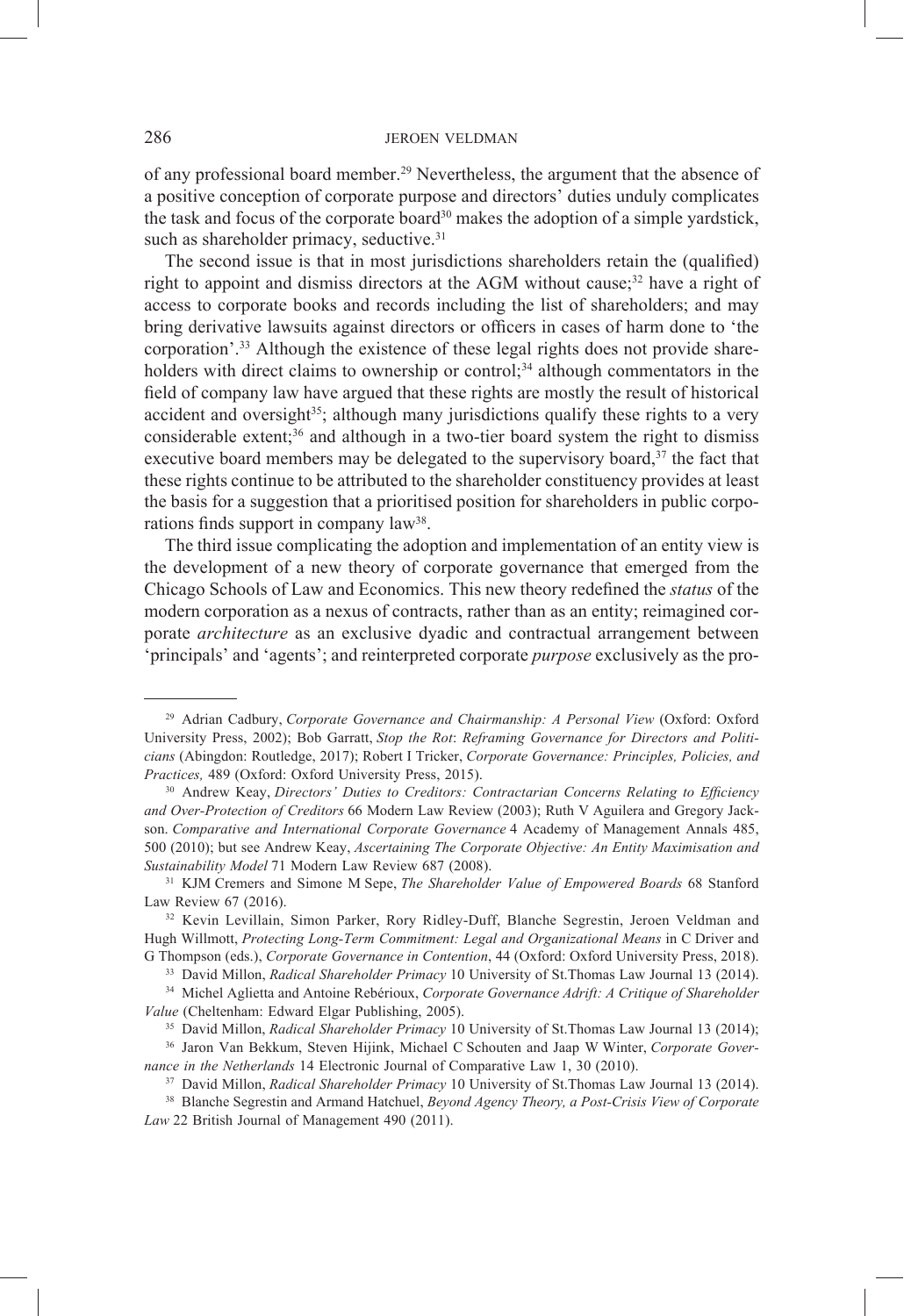duction of shareholder value<sup>39</sup>. Although the resulting shareholder primacy norm has been classified as a social norm, rather than as legal theory<sup>40</sup>, and although the conceptual basis of this type of corporate governance theory has been criticised<sup>41</sup> as "aspirational rather than grounded in corporate law"<sup>42</sup>, this new normative theory<sup>43</sup> with its stylistic reinterpretations of corporate status, architecture and purpose was highly successful in displacing entity view-based notions. The provision of a clear and unitary positive conception of corporate purpose in the form of the production of shareholder value, combined with a claim that adopting such a purpose would provide efficiencies and optimal social and economic utility, both for corporations and for societies, was quickly picked up and provided the basis for the development of corporate governance institutions from the 1970s onwards.

In sum, the absence of a positive identification of purpose in entity theory; the perceived presence of prioritized rights to the shareholder constituency in company law; and strong, but unsubstantiated claims about the provision of greater efficiencies and associated overall social utility<sup>44</sup> together provided the basis for the development and adoption of a new theory of corporate governance. These stylized ideas of status and architecture and reductive ideas of purpose in the form of shareholder primacy provided by this new theory became the basis for the development of institutions in the field of corporate governance, including business and law school curricula. The recognition by directors and executive managers that these normative assumptions, whether correct or not, guided their career fortunes and were central to their perceived capacity to deal with uncertainty and (litigation) risk, meant that from the 1970s onwards the entity view gradually lost terrain, while an exclusive and undivided directedness of executive managers' and directors' attention to shareholders' interests

<sup>39</sup> MC Jensen & WH Meckling, *Theory of the Firm: Managerial Behavior, Agency Costs and Ownership Structure* 3(4) Journal of Financial Economics (1976); see also Michel Aglietta and Antoine Rebérioux, *Corporate Governance Adrift: A Critique of Shareholder Value* (Cheltenham: Edward Elgar Publishing, 2005).

<sup>&</sup>lt;sup>40</sup> Millon (2014) finds that "However accurate it might have been in the earlier nineteenth century in an age of closely held firms, an agency characterization of management's relation to the shareholders has been completely inaccurate as a descriptive matter since the turn of the twentieth century and was still so in the later 1970s when corporate law academics first began to insist on it. Against this backdrop, the emergence of the agency claim and its widespread embrace as an assumed legal requirement are nothing short of astonishing." David Millon, *Radical Shareholder Primacy* 10 University of St. Thomas Law Journal 32-33 (2014); see also Luh L Lan and Loizos Heracleous, *Rethinking Agency Theory: The View from Law* 35 Academy of Management Review (2010).

<sup>&</sup>lt;sup>41</sup> Cremers and Sepe (2016) above at 142; Aguilera and Jackson (2010) above.

<sup>42</sup> David Millon, *Radical Shareholder Primacy* 10 University of St.Thomas Law Journal 33 (2014).

<sup>43</sup> Andreas Jansson, Ulf Larsson Olaison, Jeroen Veldman and A Beverungen. *Editorial: The Political Economy of Corporate Governance* 16 Ehemera (2016); H Hansmann, & R Kraakman, *The End of History for Corporate Law* 89 Georgetown Law Journal 439 (2001). 44 H Hansmann, & R Kraakman, *The End of History for Corporate Law* 89 Georgetown Law

Journal 439 (2001).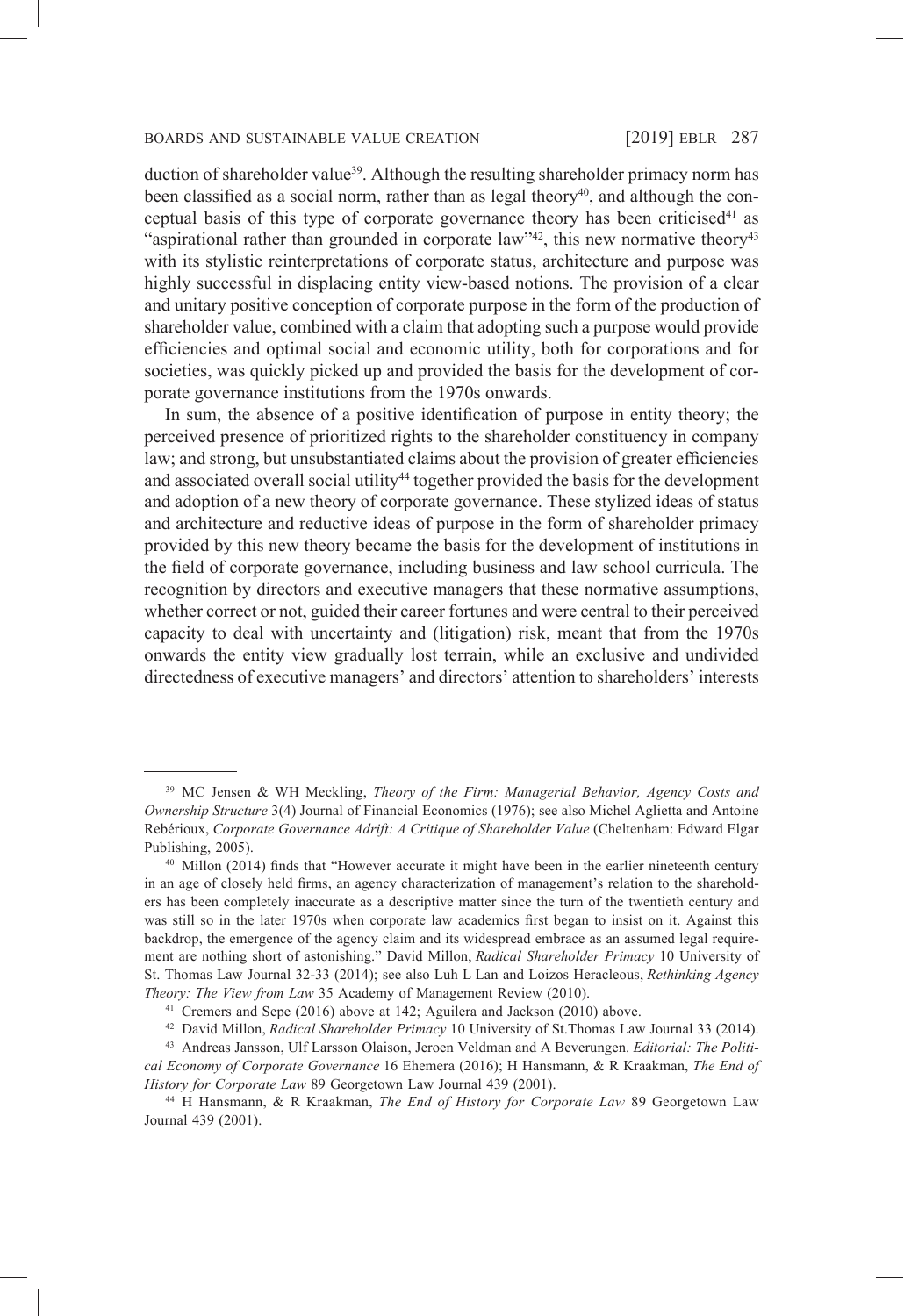as the basis for corporate strategy gradually became an almost unavoidable social (rather than legal) norm<sup>45</sup>.

In the next section I explore the relevance of these views of corporate governance in relation to differing assessments of the causes and implications of the Volkswagen scandal.

### **3. The Volkswagen Scandal**

The Volkswagen (VW) case provides an interesting example of the application of the new theory of corporate governance. Arguably, the VW case provides an egregious example of the failure of a corporation with a co-determination system in place, with massive costs to the corporation and to society as a result.<sup>46</sup> For Elson et al. (2015), it is clear that the co-determination system per se was to blame for the emergence of the scandal at VW. They find that the issues at VW "can be explained in large part by problems arising from the composition and functioning of the company's two-tier board (including the principle of "co-determination") which "may have undermined the oversight function, and reduced attention to appropriate legal compliance."47 and made "large-scale consideration of the company's ethical posture ... secondary."<sup>48</sup>. In their analysis the conditions in which governance at VW could derail were "... inherent in the structure of the VW board"<sup>49</sup> as co-determination as a governance system<sup>50</sup> is seen to produce a "conflict of interests and incentives inherent in the German model<sup>"51</sup> that draw undue attention to "the individual interests of each party ... represented on the board".52 It may then be surmised that **"**the German corporate organizational governance structure of co-determination creates an environment in which a corporation must juggle the conflicting interests of the shareholder and the labor representatives, thereby limiting the prospects for long-term corporate success."53 To determine whether such broad conclusions about the German co-determination system are warranted, I first take a look at these claims in the context of the VW case, and then take a look at the broader functioning of co-determination as a governance system.

<sup>45</sup> R Khurana, *From Higher Aims to Hired Hands: The Social Transformation of American Business Schools and the Unfulfilled Promise of Management as a Profession* (Princeton: Princeton University Press, 2007).

<sup>46</sup> <http://www.euronews.com/2018/05/04/25-billion-euros-paid-out-in-dieselgate-scandal-and-thebill-is-still-rising>; <http://www.handelsblatt.com/unternehmen/industrie/dieselskandal-die-wut-dermitarbeiter-auf-die-vw-fuehrung-waechst/20965042.html. 47 Charles M Elson, Craig K Ferrere and Nicholas J Goossen, *The Bug at Volkswagen: Lessons in* 

*Co-Determination, Ownership, and Board Structure* 27 Journal of Applied Corporate Finance 36 (2015).

<sup>48</sup> above.

<sup>49</sup> above.

<sup>50</sup> above.

<sup>&</sup>lt;sup>51</sup> above.

 $52$  above. The main parties are identified as "... a dual-class controlling shareholder, the government as a major equity-holder, and labour representation."

<sup>53</sup> above.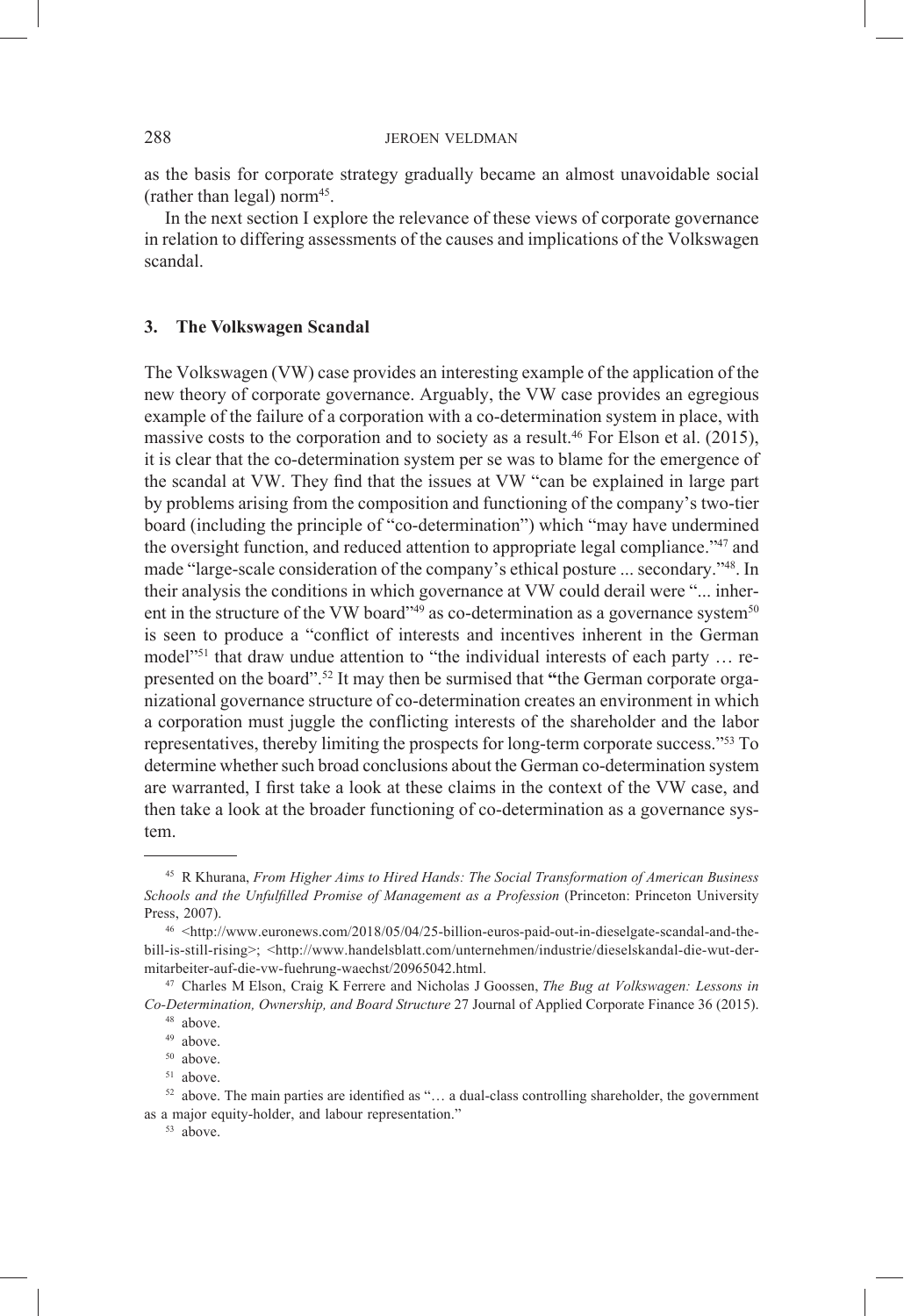At VW, it was Piëch's<sup>54</sup> ambition to pursue a growth and profitability strategy with the stated ambition to make VW the No.1 in the world by conquering the US and selling 10 million cars per year by  $2018^{55}$ . This strategy connected to a shared rationale in the car industry, where economies of scale and the positives of market dominance are huge. As the adoption of this strategy was accompanied by strong quarterly growth and profit figures<sup>56</sup>, the direction chosen by Piëch was not contested by any party in the governance structure, including the Qatari Holding Sovereign Wealth Fund and the government of Lower Saxony as shareholders, the supervisory board, the CEO, the executives,<sup>57</sup> and the unions.<sup>58</sup> In addition, it was an open secret<sup>59</sup> for automotive companies and for European regulators<sup>60</sup> that emission tests were being gamed across the industry and that regulators in Germany, France and the UK<sup>61</sup> had been noticeably slow $62$  in the implementation of more stringent rules for emissions testing. Both the government of Lower Saxony and the German federal government<sup>63</sup> lobbied against the development of stricter EU emission tests for years leading up to the governance crisis and even after the VW scandal hit, a strong lobby managed to considerably water down initial proposals to strengthen regulation<sup> $64$ </sup> and to raise significantly the amount that could be legally emitted under new tests<sup>65</sup>.

Given the industry-wide gaming of tests, and given the lax behaviour exhibited by regulators, it seems safe to argue that there was little reason for engineers to think

<sup>58</sup> Elson, Ferrere and Goossen (2015) above.

<sup>59</sup> At <http://www.autoexpress.co.uk/car-news/consumer-news/93030/exclusive-car-makers-cantmeet-euro6-emissions-targets>.

<sup>60</sup> See <http://www.ft.com/cms/s/0/d593256c-78c8-11e5-a95a-27d368e1ddf7.html#axzz3pfHbIHds>.

<sup>54</sup> Ferdinand Piëch, chairman of the executive board of Volkswagen Group, 1993-2002 and chairman of the supervisory board of Volkswagen Group, 2002-2015.

<sup>55</sup> Carl Rhodes, *Democratic Business Ethics: Volkswagen's Emissions Scandal and the Disruption of Corporate Sovereignty* 37 Organization Studies 1502 (2016).

<sup>56</sup> At https://organizationsandsocialchange.wordpress.com/2015/10/05/is-the-volkswagen-scandalsurprising-how-profitability-pressures-drive-corporate-misconduct/#more-666.

 $57$  See <http://www.ft.com/cms/s/0/fe07b240-7645-11e5-933d-efcdc3c11c89.html#axzz3qhKm DW3M> <http://www.ft.com/cms/s/0/54eb7548-636c-11e5-9846-de406ccb37f2.html#axzz3rB7Zeb1i; http://www.ft.com/cms/s/0/41b1a0d6-65f8-11e5-97d0-1456a776a4f5.html#axzz3nDugtHli>; <http:// money.cnn.com/2015/09/23/news/companies/volkswagen-emissions-crisis/index.html>.

<sup>61</sup> At <http://www.theguardian.com/environment/2015/sep/24/uk-france-and-germany-lobbied-forflawed-car-emissions-tests-documents-reveal%20>; <http://news.bbc.co.uk/1/hi/world/europe/6527547. stm>.

<sup>62</sup> At <http://www.theglobeandmail.com/report-on-business/rob-commentary/volkswagencorruption-crisis-isnt-a-scandal-its-a-syndrome/article26479332/?utm\_medium=email&utm\_ source=other&utm\_campaign=notifications.auto.uo\_5KnOfEeW-aBJWzh2UsQ>.

<sup>63</sup> At <http://www.theguardian.com/environment/2015/sep/30/emissions-scandal-how-the-drive-fordiesel-ran-out-of-gas>.

<sup>64</sup> At <http://www.nytimes.com/2015/10/03/business/automakers-ask-europe-for-leniency-in-emissions-testing.html? $r=0$ # $>$  <http://www.ft.com/intl/cms/s/0/4a6cac80-83c5-11e5-8095-ed1a37d1e096. html?ftcamp=crm/email/2015116/nbe/EuropeMorningHeadlines/product#axzz3qhKmDW3M> <http:// www.nytimes.com/2015/11/09/business/energy-environment/epa-expands-on-road-emissions-testing-toall-diesel-models.html?\_r=0>.

<sup>65</sup> At <http://www.ft.com/intl/cms/s/0/4a6cac80-83c5-11e5-8095-ed1a37d1e096.html?ftcamp=crm/ email/2015116/nbe/EuropeMorningHeadlines/product#axzz3qhKmDW3M>.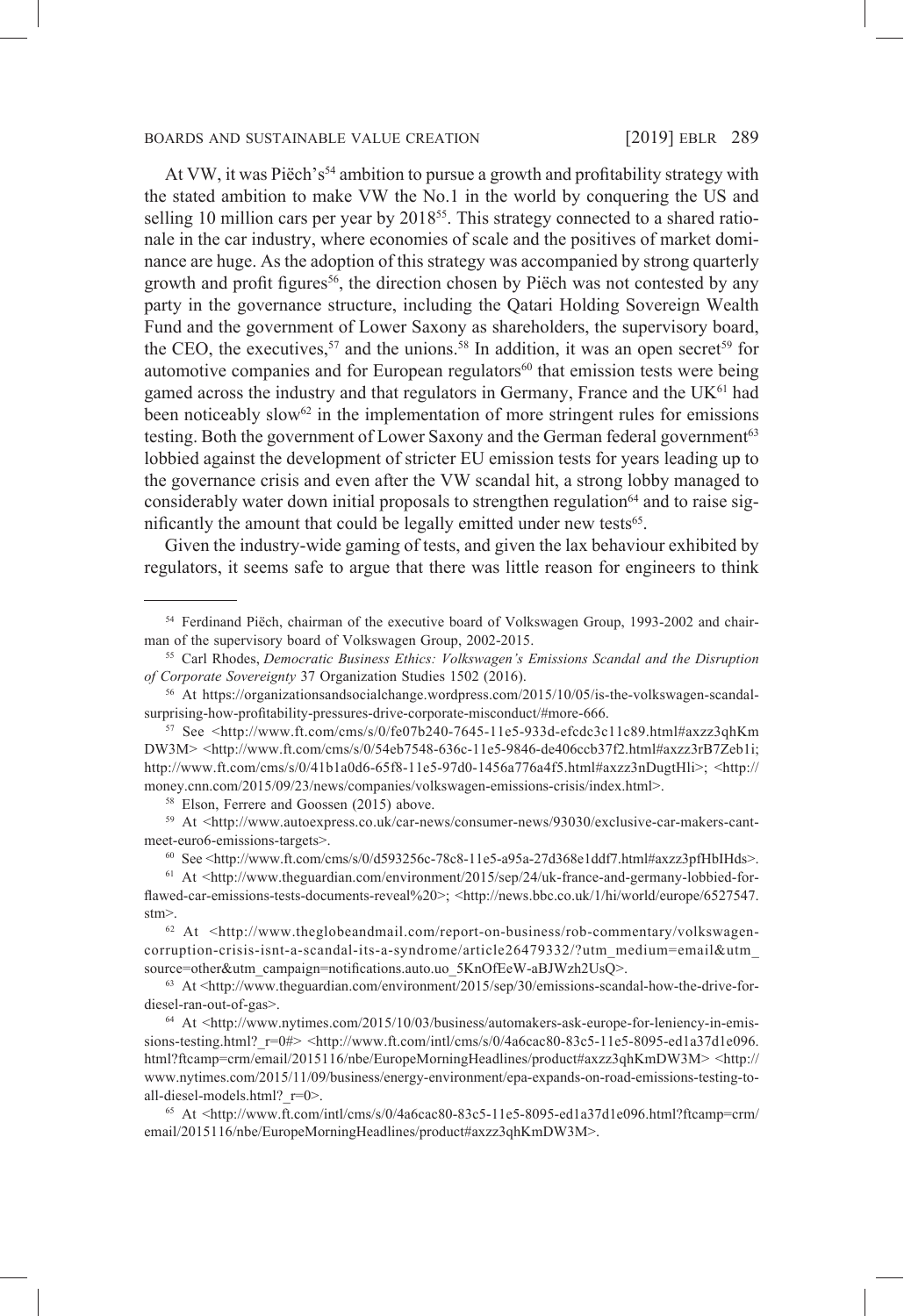they wouldn't get away with writing some code rather than adopt a proven technology that would have added considerable cost per vehicle. And given the perceived success of a focus on market dominance and the acceptance of this rationale by all parties present in board proceedings there also seems to have been little incentive for board members to control the exact choices of individual engineers. To the extent that the VW case shows, a pervasive conception of corporate purpose driven by overweening executive ambition and intense competitive pressures; a strategy directed to and evaluated by short-term indicators of profitability and growth; the avoidance of searching questions by *all* parties in the supervisory board; and a lack of engagement with the choices of operatives in order to continue 'business as usual', it seems that the VW case may exemplify not so much a failure of the co-determination structure, but rather the *similarity of factors* that make corporate governance systems malfunction around the world.

The perspective that the VW scandal may be understood as an effect of the acceptance of a well-accepted rationale for directing a company, rather than as the effect of co-determination, allows to engage with some of the broader claims about codetermination as a governance model. According to Elson et al. "... the German codetermined firm appears to run the risk of becoming something of a headless state ... with policy largely determined in the confluence of each interest."<sup>66</sup> An entity view lens on corporate governance provides two types of arguments to put this statement in perspective.

First, the modern public corporation intrinsically relates to a multiplicity of interests. In the shareholder constituency, a large diversity of types of shareholders (e.g. retail, minority and majority, as well as controlling and non-controlling) with a multiplicity of interests and time-horizons<sup> $67$ </sup> may be identified. As argued above, it is precisely because the choice for the identification of a dominant notion of a 'shareholder' interest imposes the possibility of an agency problem *between shareholders*<sup>68</sup> that company law statutes worldwide typically direct the fiduciary duties of any board member toward the interests of the entity and conceive of the board as a mediating institution with the capacity to weigh and balance conflicting interests and timeframes<sup>69</sup>. Hence, although it is clear that contradicting interests and time-frames may exist in a co-determination system, an entity view lens suggests that the presence of

<sup>69</sup> See KJM Cremers and Simone M Sepe, *The Shareholder Value of Empowered Boards* 68 Stanford Law Review 67 (2016); Jaron Van Bekkum, Steven Hijink, Michael C Schouten and Jaap

<sup>66</sup> Elson, Ferrere and Goossen (2015) above at 41.

<sup>67</sup> Aguilera and Jackson (2010) above at 521.

<sup>68</sup> For this reason, in Germany "... noncurrent transactions between a firm and an interested party – such as a large shareholder – must be approved by the board of directors." and "The actions of corporate officials that would impair the interests of shareholders – or that would favor the interests of some shareholders at the expense of others – constitute a breach of the duty of care." Michel Goyer, *Contingent Capital: Short-Term Investors and the Evolution of Corporate Governance in France and Germany*, 87 (Oxford: Oxford University Press: 2011)**;** see also Mark Freeman, Robin Pearson and James Taylor, *Shareholder Democracies?: Corporate Governance in Britain and Ireland before 1850* (Chicago: University of Chicago Press, 2011); Paul Johnson, *Making the Market: Victorian Origins of Corporate Capitalism* (Cambridge: Cambridge University Press, 2010).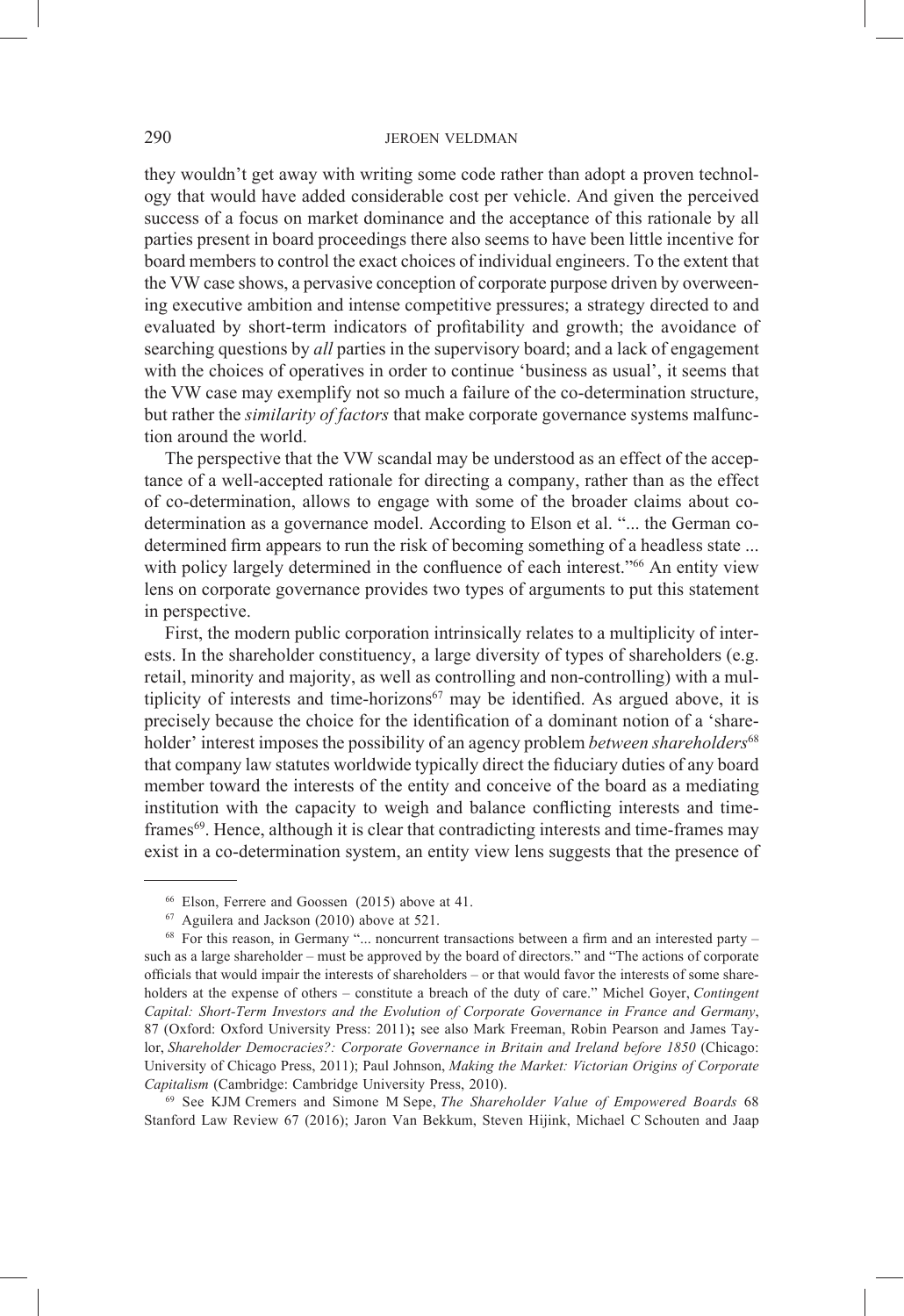such contradicting issues is endemic to the architecture of the modern public corporation, while the capacity to deal with such contradictions is the *raison d'être* for the position, role, and duties of the corporate board.

Second, and relatedly, the conclusion that **"**the German corporate organizational governance structure of co-determination creates an environment in which a corporation must juggle the conflicting interests of the shareholder and the labor representatives, *thereby limiting the prospects for long-term corporate success*"70 seems to apply a lens that focuses one-sidedly on perceived negatives of a co-determination model without taking its underlying tradeoffs and potential benefits of into account. If a principal-agent theory lens is adopted the objective of the directors and executive managers, conceived as 'agents', is to exclusively serve the interests of the shareholders as an undivided 'principal'71. Arguably, from this perspective issues like expected complications with regard to takeover and merger negotiations<sup>72</sup>; the mandatory nature of information, consultation and negotiation rights in the case of large-scale layoffs and plant closures<sup>73</sup>; the necessity for supervisory board members to take into account the interests and risks for broad sets of actors and time-frames and to acknowledge tradeoffs and constraints; limits on the power of particular types of shareholders to engage; and the incapacity of executive managers to act unilaterally<sup>74</sup> may be perceived to introduce direct and indirect costs75 and to weaken the level of influence and control that may be exercised by capital market actors<sup>76</sup>.

However, the cost-benefit analysis presented by a co-determination system looks very different if the status of the corporation is not reduced to a nexus of contracts; if the architecture is not reduced to a dyadic, exclusive and autocratic setup between stylized conceptions of 'agents' and principals' with undivided interests; and if corporate purpose is not viewed in terms of the exclusive production of shareholder value. As shown above, the entity view allows to conceive of corporate architecture as a confluence of interests, rights and claims for corporate constituencies that are embedded and protected through qualified, rather than absolute claims and protec-

W Winter, *Corporate Governance in the Netherlands* 14 Electronic Journal of Comparative Law 1, 14 (2010).

<sup>70</sup> Elson, Ferrere and Goossen (2015) above (emphasis added) at 42. 71 David Millon, *Radical Shareholder Primacy* 10 University of St.Thomas Law Journal 7 (2014).

<sup>72</sup> Sigurt Vitols, *Negotiated Shareholder Value: The German Variant of an Anglo-American Practice* 8 Competition and Change 331, 370 (2004).

 $73$  Above at 359.

<sup>74</sup> Michel Goyer, *Contingent Capital: Short-Term Investors and the Evolution of Corporate Governance in France and Germany,* 137 (Oxford: Oxford University Press: 2011); Vitols (2004) above at 368.75 Gregory Jackson, *Stakeholders under Pressure: Corporate Governance and Labour Management* 

*in Germany and Japan* 13 Corporate Governance: An International Review 419, 421 (2005).; Jean J Du Plessis, Bernhard Grossfeld, Claus Luttermann, Ingo Saenger, Otto Sandrock and Matthias Casper, *German Corporate Governance in International and European Context* (Heidelberg: Springer, 2012).

<sup>76</sup> Aguilera and Jackson (2010) above at 526; Christine Windbichler. *Cheers and Boos for Employee Involvement: Co-Determination as Corporate Governance Conundrum 6* European Business Organization Law Review (2005).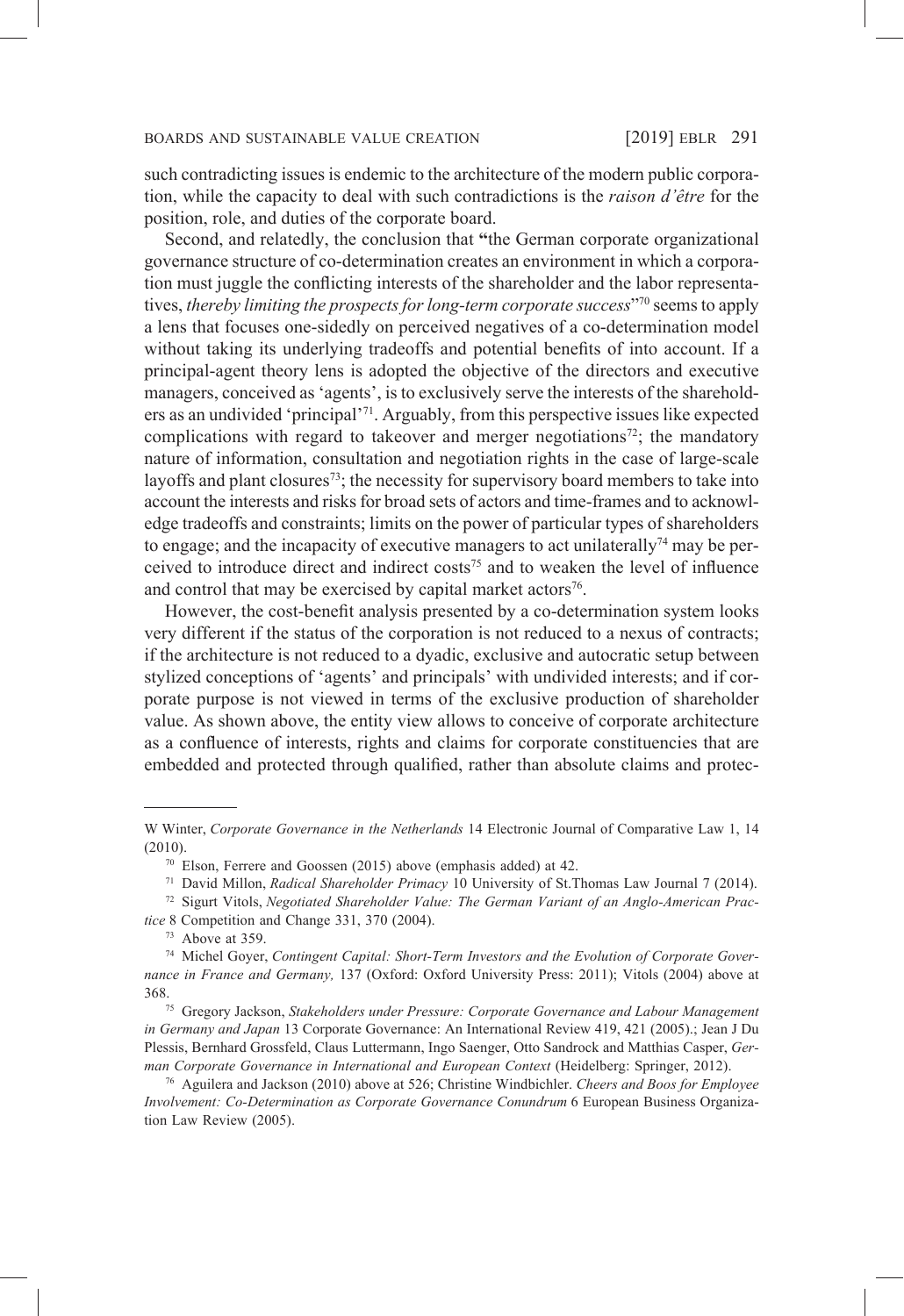tions. The effects of such a qualified view of claims and protections shows itself in all aspects of co-determination and its institutional embedding.

To start with, the capacity to nominate directors is typically not absolute. In the Netherlands, the 'structure regime' stipulates that only corporations with at least 100 employees in the Netherlands and 16 million euros in assets allow works councils enhanced right of recommendation with respect to one-third of the members of the supervisory board. Nomination of the full board of directors may be vetoed at the AGM by a simple majority of the votes cast representing at least one-third of the issued share capital.77 Similarly, in Germany, only one version of co-determination mandates that "an equal number of representatives are appointed by the employees or their representatives and the shareholders."78 However, even in this version shareholders retain 50% of the vote and the chair retains the right to cast a decisive vote, $79$ providing an ultimate advantage for shareholder-nominated members of the board.<sup>80</sup>

Co-determination rights are similarly qualified, rather than absolute<sup>81</sup>. Because such qualified powers work best if positive relationships are maintained, all parties involved in the co-determination structure, including employee representatives, have an interest to focus on the strategic and long-term use of such rights and claims, rather than engage in short-term antagonistic engagement.<sup>82</sup> The presence of such a focus was exemplified when in Germany, after the GFC, unions and employers worked together to keep costs down, for instance by using overtime to pay for a four-day workweek.<sup>83</sup> In the light of the willingness of employee representatives to cooperate with management to find mutually beneficial and cooperative solutions in order to safeguard a companies' viability and thereby prevent job losses,<sup>84</sup> Goyer argues that labour representatives on boards in Germany have effectively become "... co-manag-

<sup>77</sup> See Frank J De Graaf and Cor A Herkstroeter, *How Corporate Social Performance Is Institutionalised Within the Governance Structure* 74 Journal of Business Ethics 181 (2007); Jaron Van Bekkum, Steven Hijink, Michael C Schouten and Jaap W Winter, *Corporate Governance in the Netherlands* 14 Electronic Journal of Comparative Law1, 17 (2010).

<sup>78</sup> Jean J Du Plessis, Bernhard Grossfeld, Claus Luttermann, Ingo Saenger, Otto Sandrock and Matthias Casper, *German Corporate Governance in International and European Context*, 94 (Heidelberg: Springer, 2012).

<sup>79</sup> Above.

<sup>80</sup> Michel Goyer, *Contingent Capital: Short-Term Investors and the Evolution of Corporate Governance in France and Germany,* 32, 136, 137 (Oxford: Oxford University Press, 2011); Henry Hansmann and Reinier Kraakman, *Reflections on the End of History for Corporate Law* in Rasheed A Abdul and T Yoshikawa (eds.), *The Convergence of Corporate Governance* (Houndmills and New York: Springer, 2012).

<sup>81</sup> Michel Goyer, *Contingent Capital: Short-Term Investors and the Evolution of Corporate Governance in France and Germany,* 137 (Oxford: Oxford University Press, 2011).

<sup>82</sup> Michel Goyer, *Contingent Capital: Short-Term Investors and the Evolution of Corporate Governance in France and Germany,* 137 (Oxford: Oxford University Press: 2011).

<sup>83</sup> Jean J Du Plessis, Bernhard Grossfeld, Claus Luttermann, Ingo Saenger, Otto Sandrock and Matthias Casper, *German Corporate Governance in International and European Context*, 191, 271 (Heidelberg: Springer, 2012); http://www.waz-online.de/Wolfsburg/Volkswagen/Vor-20-Jahren-Vier-Tage-Woche-rettete-30.000-VW-Arbeitsplaetze; https://www.boeckler.de/wsi-tarifarchiv\_3267.htm.

<sup>84</sup> Vitols (2004), above at 368.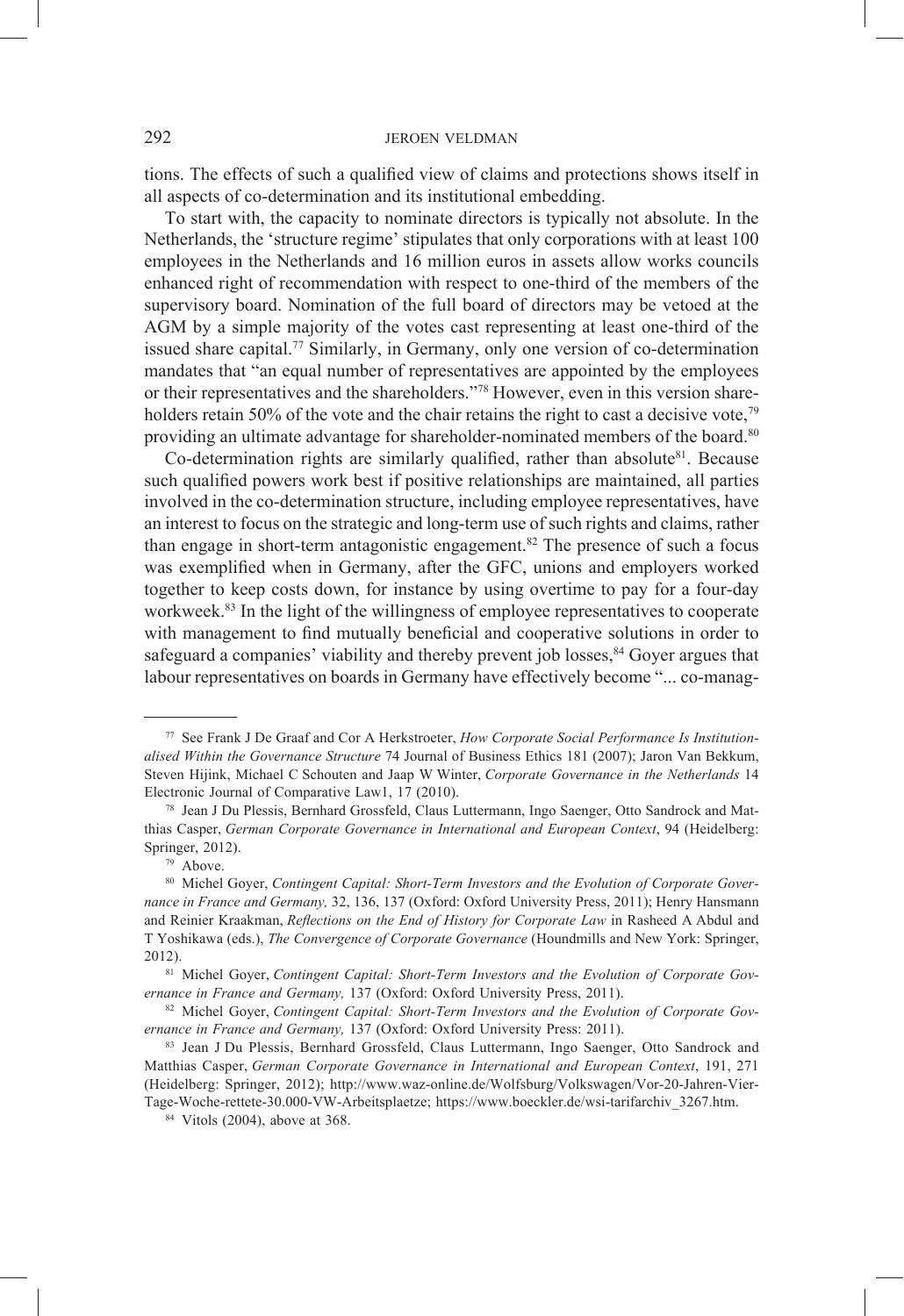ers" of the firm in the implementation of painful restructuring measures and the elaboration of new strategic business decisions."85 and "... management [in Germany] seeks to incorporate works councils in restructuring schemes from the beginning."<sup>86</sup>

Finally, a qualified notion of constituency rights allows to recognize that co-determination is oriented toward the provision of nomination, information and consultation rights to corporate constituencies. Although nomination rights are the most 'visible' of these rights, it is specifically information and consultation rights that are considered important, $s<sup>7</sup>$  and specifically so in the context of changes in economic context or the ownership structure<sup>88</sup> that potentially provide a significant threat to incomplete aspects of contracts<sup>89</sup> and any prior commitments made with regard to engagement with broader actors, interests and time-frames.<sup>90</sup>

Further support for the adoption of a co-determination model is provided by a broader economic analysis. While a negative relation between employee voice and share prices has not been corroborated,<sup>91</sup> it has been reported that at the firm level the provision of institutional protections for illiquid, non-diversifiable and firm-specific investments by employees is linked to the improvement of stable employment relations,<sup>92</sup> improved productivity, employee commitment and reduced labor turn $over<sup>93</sup>$ , the preservation of firm-specific human capital<sup>94</sup> and the effective implementation of quick turnarounds<sup>95</sup>. For such reasons, Fauver and Fuerst  $(2006:703)$  note that: "prudent levels of employee representation on corporate boards can increase firm efficiency and market value<sup>"96</sup>. Beyond companies, the presence of an effective co-determination system in a jurisdiction has been linked to maintaining an emphasis

- <sup>91</sup> Aguilera and Jackson (2010) above at 526.
- $92$  Jackson (2005) above at 421.
- <sup>93</sup> Aguilera and Jackson (2010) above at 526.

<sup>85</sup> Michel Goyer, *Contingent Capital: Short-Term Investors and the Evolution of Corporate Governance in France and Germany,* 138 (Oxford: Oxford University Press, 2011); see also Gregory Jackson, *Stakeholders under Pressure: Corporate Governance and Labour Management in Germany and Japan* 13 Corporate Governance: An International Review 419, 425 (2005).

<sup>86</sup> Goyer (2011) above at 138.

<sup>87</sup> Van Bekkum, Hijink, Schouten and Winter (2010) at 18; Vitols (2004) above at 362. 88 Van Bekkum, Hijink, Schouten and Winter (2010) at 16.

<sup>89</sup> Andrei Shleifer, and Lawrence H Summers, *Breach of Trust in Hostile Takeovers* in Alan J Auerbach (ed.), *Corporate Takeovers: Causes and Consequences* (Chicago: University of Chicago Press, 1988); Georgina Tsagas, *A Long-Term Vision for UK Firms? Revisiting the Target Director's Advisory Role Since the Takeover of Cadbury's PLC* 14 Journal of Corporate Law Studies (2014).

<sup>90</sup> Sanford M Jacoby, *The Embedded Corporation: Corporate Governance and Employment Relations in Japan and the United States* (Princeton: Princeton University Press, 2005).

<sup>94</sup> Aguilera and Jackson (2010) above at 526. See also Konstantin Bottenberg, Anja Tuschke and Miriam Flickinger, *Corporate Governance Between Shareholder and Stakeholder Orientation: Lessons from Germany* 26 Journal of Management Inquiry (2017).

<sup>&</sup>lt;sup>95</sup> Aguilera and Jackson (2010) above at 499.

<sup>96</sup> Larry Fauver and Michael E Fuerst, *Does Good Corporate Governance Include Employee Representation? Evidence from German Corporate Boards* 82 Journal of Financial Economics 703 (2006).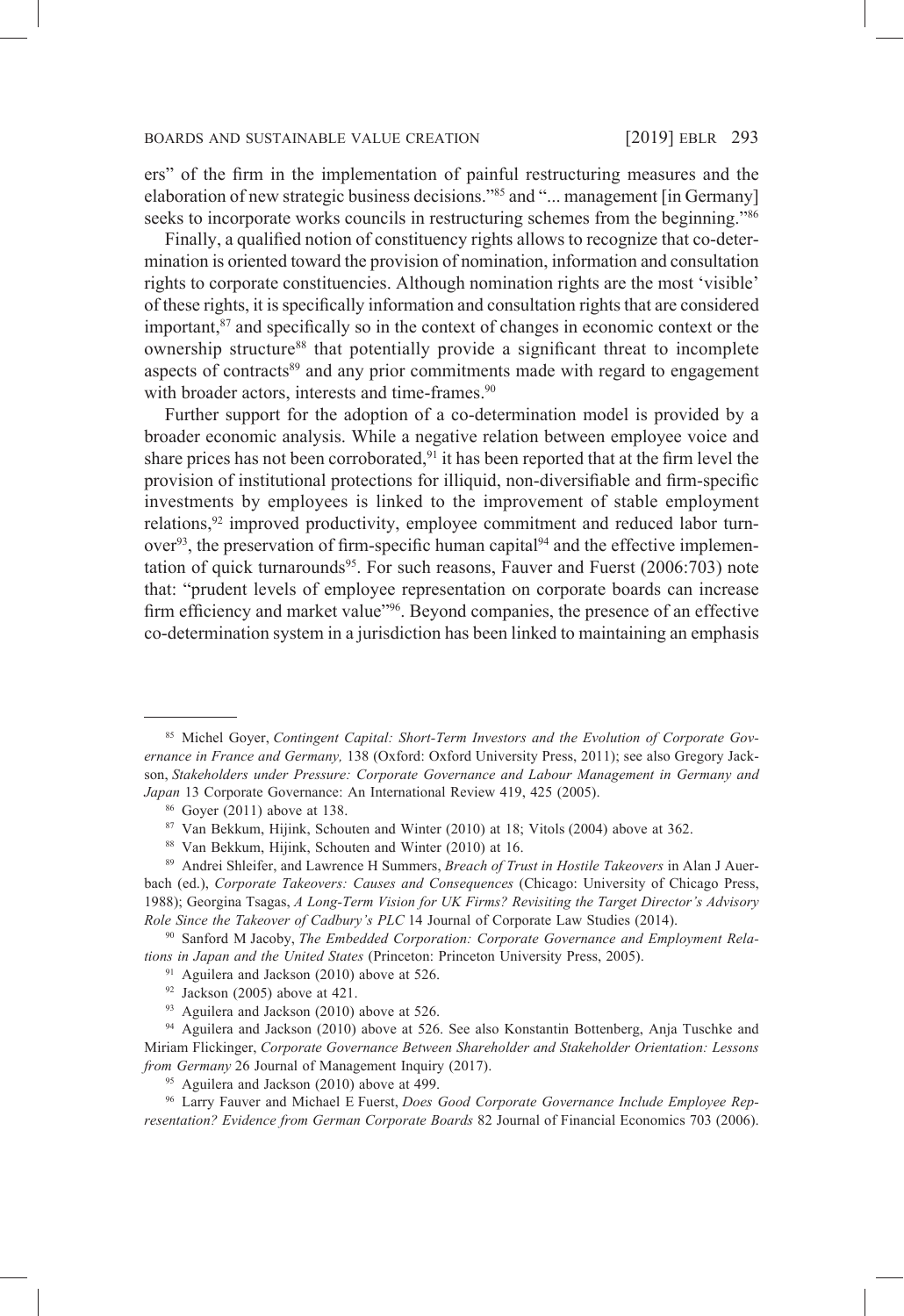on training and skilled work and the lessening of conflictual industrial relations and industrial action<sup>97</sup>.

Such positive associations with co-determination provide the basis for a continuing support in policy circles. The co-determination system has been hailed as a "… fundamental achievement in German socio-economic legislation"98 which is considered a source of pride for many parties, including managers and politicians<sup>99</sup>. The German Supreme Court in Civil Matters stated in 1982 that "The Co-determination Act of 1976 stretches beyond the interests of the persons immediately affected by it, the Codetermination Act of 1976 does indeed serve the common weal of the community (…)"100. And in the aftermath of the GFC the presence of a "decade old consensusbuilding management system" that allowed for the development of consensual programs was still touted as particularly beneficial<sup>101</sup>. Positive views on co-determination have also traveled further as the EU SE "Employees' Directive clearly follows the German co-determination model"102 and UK Prime Minister Theresa May briefly called for the inclusion of both employees and customers on boards in the  $UK^{103}$ .

The discussion in this section shows how the application of a principal-agent theory lens might lead to the depiction of a co-determination system as the creation of a 'headless state' with the potential to introduce structural antagonism in the board and significant costs to shareholders. The application of an entity view, in contrast, allows to approach co-determination as an architecture that fits well within the history of ideas that shaped the specific ideas of status, architecture, and purpose that enabled the effects of the modern corporation. In relation to an entity view, it makes sense that a (supervisory) board is endowed with discretionary space and duties toward the corporation *in toto*; that corporate constituencies viewed as 'organs' receive qualified claims, protections and information, nomination and consultation rights<sup>104</sup> and that the resulting organizational architecture provides a system of institutionalised checks and balances. From the perspective that all corporate 'organs' stand to gain from continued cooperation within such an architecture, the provision of such an institu-

<sup>97</sup> Michel Goyer, *Contingent Capital: Short-Term Investors and the Evolution of Corporate Governance in France and Germany,* 138 (Oxford: Oxford University Press, 2011); Frank J De Graaf and Cor A Herkstroeter, *How Corporate Social Performance is Institutionalised Within the Governance Structure* 74 Journal of Business Ethics (2007); Sanford M Jacoby, *The Embedded Corporation: Corporate Governance and Employment Relations in Japan and the United States* (Princeton: Princeton University Press, 2005).

<sup>98</sup> Jean J Du Plessis, Bernhard Grossfeld, Claus Luttermann, Ingo Saenger, Otto Sandrock and Matthias Casper, *German Corporate Governance in International and European Context*, 165 (Heidelberg: Springer, 2012).

<sup>99</sup> Above at 13, 14, 191.

<sup>&</sup>lt;sup>100</sup> Above at 166.

<sup>&</sup>lt;sup>101</sup> Above at 191, 271.

<sup>102</sup> Above at 233.

<sup>103</sup> At <https://www.theguardian.com/business/2016/nov/21/theresa-may-force-firms-appoint-work ers-boards-cbi>; <https://www.theguardian.com/politics/nils-pratley-on-fiEnance/2016/jul/11/theresamay-plan-workers-boardroom-reform-extraordinary-tories>.

<sup>104</sup> Jean J Du Plessis, Bernhard Grossfeld, Claus Luttermann, Ingo Saenger, Otto Sandrock and Matthias Casper, *German Corporate Governance in International and European Context*, 18 (Heidelberg: Springer, 2012).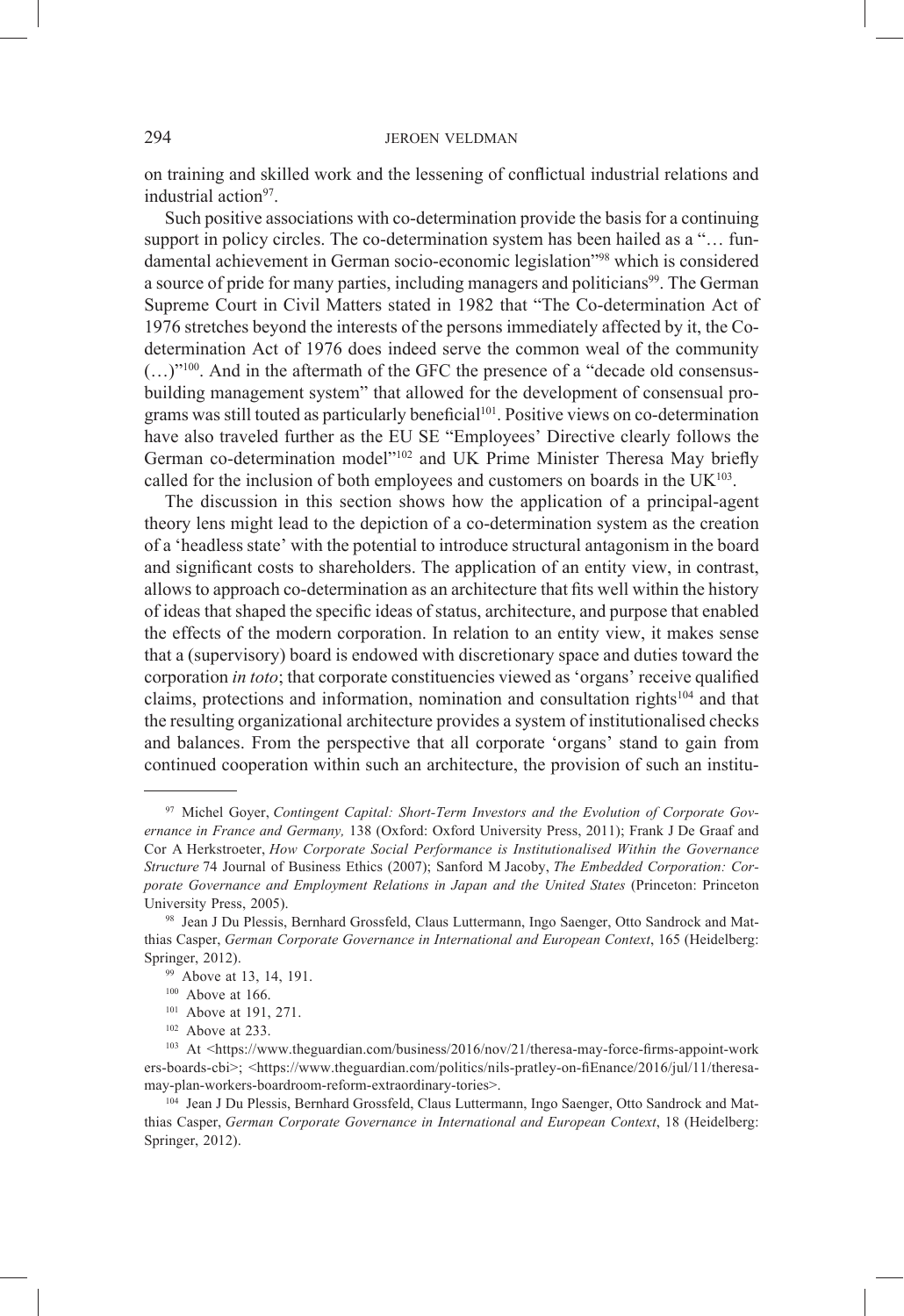tional structure prevents, rather than induces, antagonistic, rash, or one-sided decision-making.<sup>105</sup> Co-determination thus provides an example of a corporate architecture based on an entity view that can provide significant organizational and economic benefits.

### **4. Discussion: The Entity View, Co-Determination, and Beyond**

To understand the conditions that frame whether corporate boards may include broader actors, interests, and time-frames in corporate strategy, I have explored the potential of an entity view and co-determination. I showed how an entity view provides a specific view of corporate architecture that endows the board, as a corporate organ, with the discretionary space to take into account all actors, risks and interests and time-frames that affect the corporation. In relation to such a view of corporate architecture, external institutions may be granted the capacity to adjudicate between corporate constituencies and to remind the board of their duties toward broader actors, interests and time-frames. I then showed how co-determination fits well within a history of ideas that underpins the entity view and may serve as an example of a corporate architecture that provides institutionalised checks and balances through which antagonistic, rash, or one-sided decision-making may be prevented. Together, these approaches provide both a theoretical and a practical basis to critique a dominant view of corporate governance as a dyadic, exclusive and autocratic setup between stylized conceptions of key actors that excludes consideration of broad sets of corporate and societal risks and, instead, to develop polycentric and multi-level models and institutions in the field of corporate governance<sup>106</sup> that may help to include the interests and risks of broader sets of actors, interests, and time-frames in corporate strategy.

Despite their merits, however, the discussion in this article provided good reasons to treat neither the entity view nor co-determination as a panacea. I explored in section two how the absence of a positive identification of purpose in combination with the perceived presence of prioritized rights to the shareholder constituency in company law limited the capacity to counter the displacement of entity view-based notions with a new theory of corporate governance based on stylized and reductive social norms of status, architecture and purpose. And as these notions of status, architecture and purpose continue to be inserted into standards, norms, and 'best practices' in national and transnational institutions such as corporate governance codes, competi-

<sup>&</sup>lt;sup>105</sup> The object of the Enterprise Chamber is, similarly, to provide the means by which a reasonable solution may be effectuated: "through a process of preserving the status quo, denying management and shareholders from taking irreversible acts and instructing the parties to continue to find a solution, where necessary aided by independent outsiders." in Van Bekkum, Hijink, Schouten and Winter (2010) above at 14.

<sup>106</sup> See Peer Zumbansen and Daniel Saam, *The ECJ, Volkswagen and European Corporate Law: Reshaping the European Varieties of Capitalism* 8 German LJ (2007).; Jean J Du Plessis, Bernhard Grossfeld, Claus Luttermann, Ingo Saenger, Otto Sandrock and Matthias Casper, *German Corporate Governance in International and European Context*, 5 (Heidelberg: Springer, 2012); Lorraine Talbot, *Critical Company Law* (Abingdon: Routledge, 2008).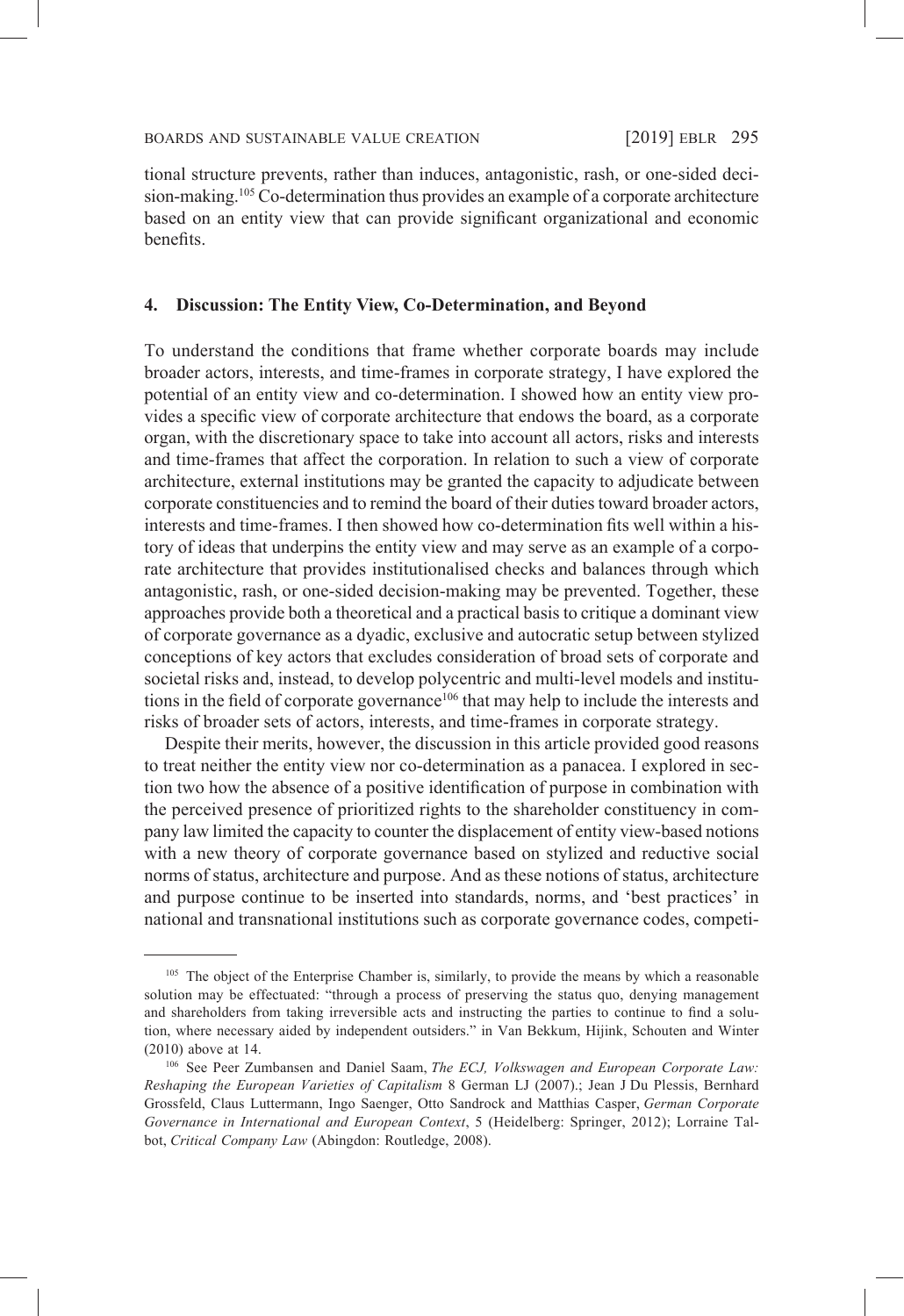tion law and accounting standards,<sup>107</sup> they continue to have an impact on the institutional contexts in which co-determination systems are embedded,108 including in the countries in Continental Europe where different models for corporate architecture used to be prevalent.

Another reason to think beyond the entity view and co-determination is that the provision of an architecture like co-determination institutionalizes checks and safeguards at a systemic level, but does not by itself provide guarantees for the behaviour of specific actors. In the VW case, the government of Lower Saxony and the Qatari SWF<sup>109</sup> held 12.4% and 15.4% of the shares respectively. The failure of such sophisticated shareholders with considerable positions, good access to information and broad incentives and capacities to control and engage<sup>110</sup> in a timely and efficient manner with the conditions that led to the VW scandal is problematic, both in terms of their lack of fulfillment of their oversight role as prudent self-interested investors with board representation and in terms of the lack of fulfillment of a 'stewardship' role attributed to these institutional investors. Likewise, reports indicate that labour representatives in the VW board 'succumbed to the temptations of patronage and privilege'111, giving cause to question how and why these labour nominated directors became coopted and what role this played in their lack of engagement. Finally, to the extent that both state and federal governments acted as loyal proponents of VWs strategy,  $112$  they failed to act and control for broader interests than just VW's. The fact that *all* parties present in the VW board failed to engage sufficiently with the

<sup>&</sup>lt;sup>107</sup> Goyer identifies "an industry of best corporate governance practices – most notably in the form of codes" in which best practice with regard to the use of specific elements and arrangements is directly linked to unlocking shareholder value, such as "boards of directors composed of nonexecutive/independent directors; sub-board committees (audit, nomination, and remuneration) dominated by independent directors; voting rights characterized by the one-share-one-vote principle; extensive range of issues for which shareholder approval is needed; heightened financial transparency that enables shareholders to evaluate the situation of listed companies; and extensive pay disclosure of executives that is comprised of a significant variable components." Michel Goyer, *Contingent Capital: Short-Term Investors and the Evolution of Corporate Governance in France and Germany,* 92-93 (Oxford: Oxford University Press: 2011). For a broader overview of the pervasiveness of the introduction of such notions into transnational institutions see Cremers and Sepe (2016) above at 136; Jean J Du Plessis, Bernhard Grossfeld, Claus Luttermann, Ingo Saenger, Otto Sandrock and Matthias Casper, *German Corporate Governance in International and European Context,* 5 (Heidelberg: Springer, 2012).; Umakanth Varottil, *Corporate Governance in India: The Transition from Code to Statute* in JJ du Plessis and CK Low (eds.), *Corporate Governance Codes for the 21st Century: International Perspectives and Critical Analyses* (Cham: Springer, 2017); Jeroen Veldman, *Self-Regulation in International Corporate Governance Codes* in Du Plessis and Low (2017) above.

<sup>108</sup> P Ireland. *Shareholder Primacy and the Distribution of Wealth* 68 The Modern Law Review 49-50 (2005); Michel Goyer, *Contingent Capital: Short-Term Investors and the Evolution of Corporate Governance in France and Germany,* 93 (Oxford: Oxford University Press: 2011).

<sup>109</sup> Elson, Ferrere and Goossen (2015) above.

<sup>110</sup> See Cremers and Sepe (2016) above at 125.

<sup>111</sup> At <http://www.theguardian.com/business/2015/sep/23/volkswagen-temptations-patronageprivilege-martin-winterkorn>; See also Jean J Du Plessis, Bernhard Grossfeld, Claus Luttermann, Ingo Saenger, Otto Sandrock and Matthias Casper, *German Corporate Governance in International and European Context* (Heidelberg: Springer, 2012).

<sup>112</sup> <http://www.bbc.com/news/business-34400305>.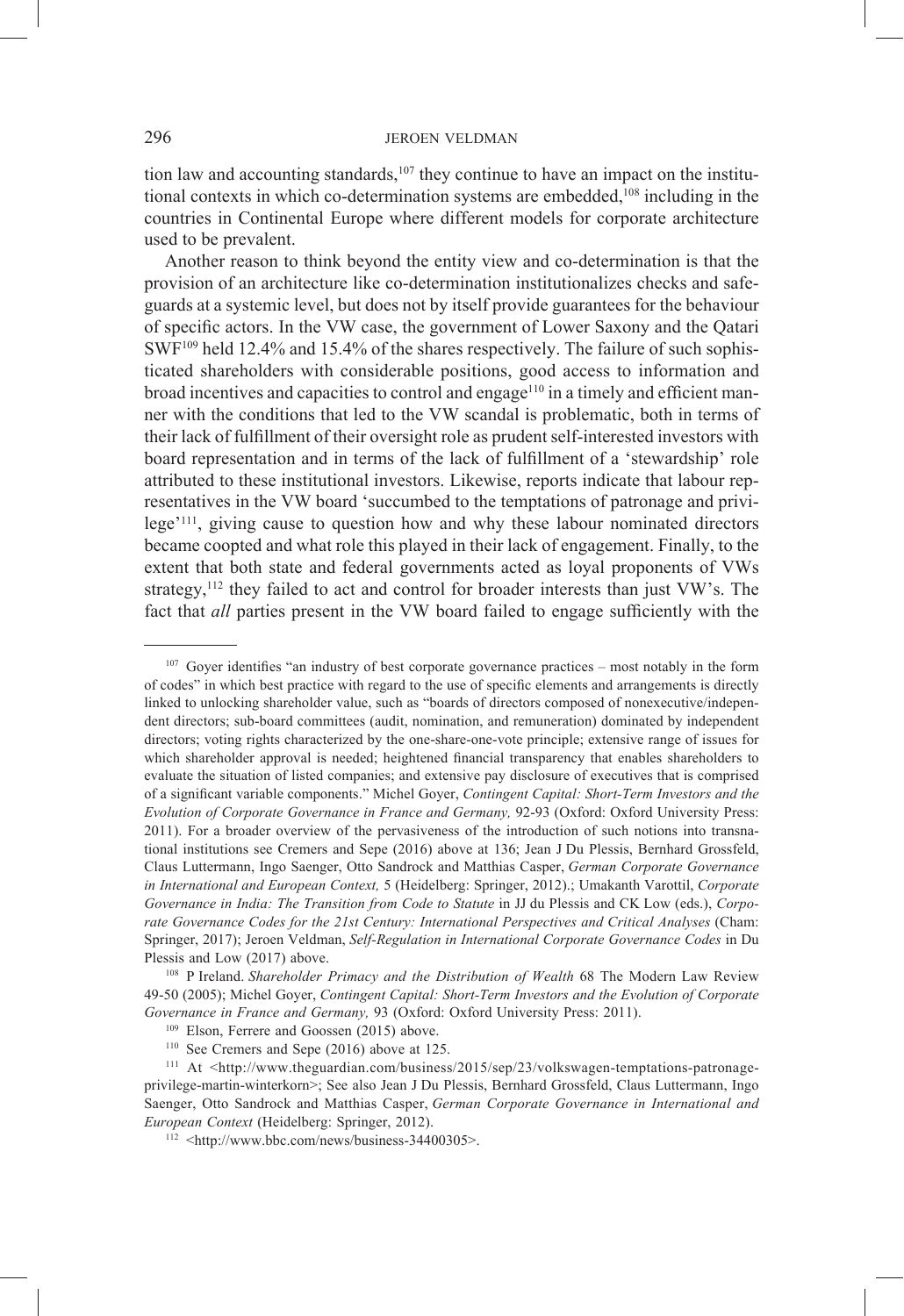corporate and systemic risks related to the emissions scandal exemplifies the fact that the implementation of a co-determination model may provide a structure that amplifies the possibility for outcomes at a systemic level. But at an operational level the presence of a co-determination model is, in itself, neither a determinant nor a guarantor for adequate behavior by parties in the board or in the broader institutional system in which co-determination is embedded.

A more general reason to think beyond the entity view is that the successful implementation and operation of a co-determination system relies on idiosyncratic and path-dependent factors.<sup>113</sup> In a comparison between France and Germany, Goyer shows how the capacity to keep the influence of (short-term) types of investors and investor strategies at bay must not be sought in formal ownership and control structures,<sup>114</sup> including blockholding control and co-determination. Rather, this capacity must be sought in the capacity for factual control<sup>115</sup> that is embedded in the organization in specific arrangements of "structures of authority at the firm-level."116 In addition, a variety of groups at the national level, notably labour unions, political elites, and business elites need to provide ongoing support<sup>117</sup> to sustain this type of corporate governance model. The successful implementation and maintainance of a co-determination system thus needs a continuous 'fit' with systems of rights and obligations both at the workplace level<sup>118</sup> and at a jurisdictional level,<sup>119</sup> which asks for the development of idiosyncratic solutions that fit the existing and evolving institutions in a jurisdiction. The combination of path-dependency and idiosyncrasy draws attention to the fact that transplantation or emulation of a successful model for codetermination may be more complicated than a simple transplantation of legal rules<sup>120</sup> and potentially provides an explanation for why co-determination systems have provided mixed results in European jurisdictions.<sup>121</sup>

<sup>113</sup> Jean J Du Plessis, Bernhard Grossfeld, Claus Luttermann, Ingo Saenger, Otto Sandrock and Matthias Casper, *German Corporate Governance in International and European Context*, 473 (Heidelberg: Springer, 2012); Frank J De Graaf and Cor A Herkstroeter, *How Corporate Social Performance is Institutionalised Within the Governance Structure* 74 Journal of Business Ethics 179 (2007)**;** Aguilera and Jackson (2010) above at 530.

<sup>114</sup> Michel Goyer, *Contingent Capital: Short-Term Investors and the Evolution of Corporate Governance in France and Germany,* 164 (Oxford: Oxford University Press: 2011).

<sup>115</sup> Michel Goyer, *Contingent Capital: Short-Term Investors and the Evolution of Corporate Governance in France and Germany,* 164 (Oxford: Oxford University Press: 2011)

 $116$  Above at 160.

<sup>117</sup> Frank J De Graaf and Cor A Herkstroeter, *How Corporate Social Performance is Institutionalised Within the Governance Structure* 74 Journal of Business Ethics (2007)**;** Goyer (2011) above.

<sup>118</sup> Jackson (2005) above at 426; Aguilera and Jackson (2010) at 500. 119 De Graaf and Herkstroeter (2007) above at 188; J Du Plessis and A Rühmkorf, N*ew Trends Regarding Sustainability and Integrated Reporting for Companies: What Protection Do Directors Have?* 36 Company Lawyer 51 (2015).

<sup>120</sup> Jean J Du Plessis, Bernhard Grossfeld, Claus Luttermann, Ingo Saenger, Otto Sandrock and Matthias Casper, *German Corporate Governance in International and European Context*, 13 (Heidelberg: Springer, 2012); Umakanth Varottil, *Corporate Governance in India: The Transition from Code to Statute* in JJ du Plessis and CK Low (eds.), *Corporate Governance Codes for the 21st Century: International Perspectives and Critical Analyses* (Cham: Springer, 2017).

<sup>&</sup>lt;sup>121</sup> Jean J Du Plessis, Bernhard Grossfeld, Claus Luttermann, Ingo Saenger, Otto Sandrock and Mat-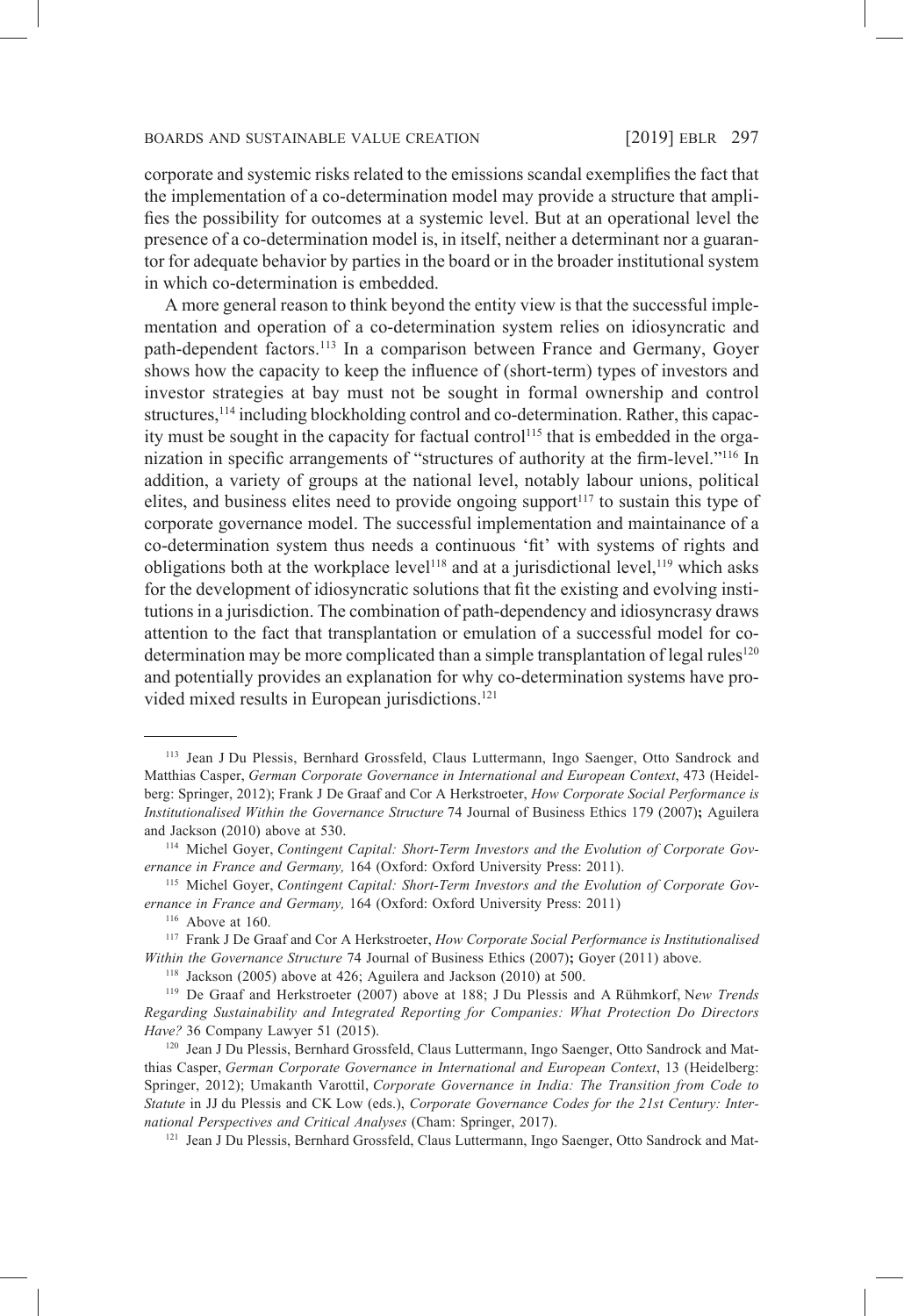The combination of an absence of positive purpose and a related weak position in relation to the development of alternative theories and their insertion into transnational institutions; an effective operation at systemic, rather than operational level and, hence, a vulnerability to legitimation issues in response to individual cases like VW; and path-dependence with idiosyncrasy as a result means that neither the entity theory nor co-determination can be treated as panacea for the redevelopment of corporate governance theory and practice. Rather, they provide points of departure that help conceive of a more 'open' and empirical approach to the development of corporate governance.<sup>122</sup> Such an open approach may draw further inspiration from multiple legal models for organisational and legal representation, for instance from closely held or family firms, cooperatives, benefit corporations, trusts, partnerships, SOEs as well as models developed in the Social Enterprise literature, including the Benefit Corporation, Social Purpose Corporation, cooperatives and fairshares.<sup>123</sup> I will briefly consider how particular aspects of the elements and architectures underlying corporate governance may be strengthened and rearranged in order to recognise, embed and enforce a positive conception of organizational purpose.

Governance documents including constitutional documents such as articles of association<sup>124</sup> provide one means by which a positive conception of purpose may be embedded and made enforceable for broader constituencies.<sup>125</sup> Following the Profit with Purpose approach, commitment to purpose may be strengthened by requiring super-majoritarian shareholders' approval for the change or repeal of the purpose. In addition, some stakeholders may be granted the right to enforce the specified purpose, and to sue the corporation for breaches of commitment<sup>126</sup>. A broader conception of purpose and the interests and risks involved, including those that are ESG related, can also be translated into concrete policy goals that, in turn, can be coupled to KPIs and executive remuneration structures<sup>127</sup>. Finally, the standing given to corporate

thias Casper, *German Corporate Governance in International and European Context*, 13 (Heidelberg: Springer, 2012); Christine Windbichler. *Cheers and Boos for Employee Involvement: Co-Determination as Corporate Governance Conundrum* 6 European Business Organization Law Review (2005).

<sup>122</sup> Kevin Levillain, Simon Parker, Rory Ridley-Duff, Blanche Segrestin, Jeroen Veldman and Hugh Willmott, *Protecting Long-Term Commitment: Legal and Organizational Means* in C Driver and G Thompson (eds.), *Corporate Governance in Contention*, 44 (Oxford: Oxford University Press, 2018).

<sup>123</sup> See Andrew R Keay and Jingchen Zhao, *Ascertaining the Notion of Board Accountability in Chinese Listed Companies* 46 Hong Kong Law Journal (2015); B Cheffins, *History and the Global Corporate Governance Revolution: The UK Perspective* 43 Business History 92 (2001); Rory Ridley-Duff and Mike Bull, *Understanding Social Enterprise: Theory and Practice* (London: Sage, 2015).

<sup>124</sup> De Graaf and Herkstroeter (2007) above at 188; Lorraine Talbot, *Critical Company Law* (Abingdon: Routledge, 2008).

<sup>125</sup> De Graaf and Herkstroeter (2007) above at 188; Nicole Notat and Jean-Dominique Senard, *L'entreprise, objet d'intérêt collectif* (2018), retrieved 12-6-2018 at https://www.economie.gouv.fr/files/ files/PDF/2018/entreprise\_objet\_interet\_collectif.pdf .

<sup>126</sup> Kevin Levillain, Simon Parker, Rory Ridley-Duff, Blanche Segrestin, Jeroen Veldman and Hugh Willmott, *Protecting Long-Term Commitment: Legal and Organizational Means* in C Driver and G Thompson (eds.), *Corporate Governance in Contention*, 58 (Oxford: Oxford University Press, 2018).

<sup>127</sup> Jeroen Veldman, Paige Morrow and Filip Gregor, *Corporate Governance for a Changing World:*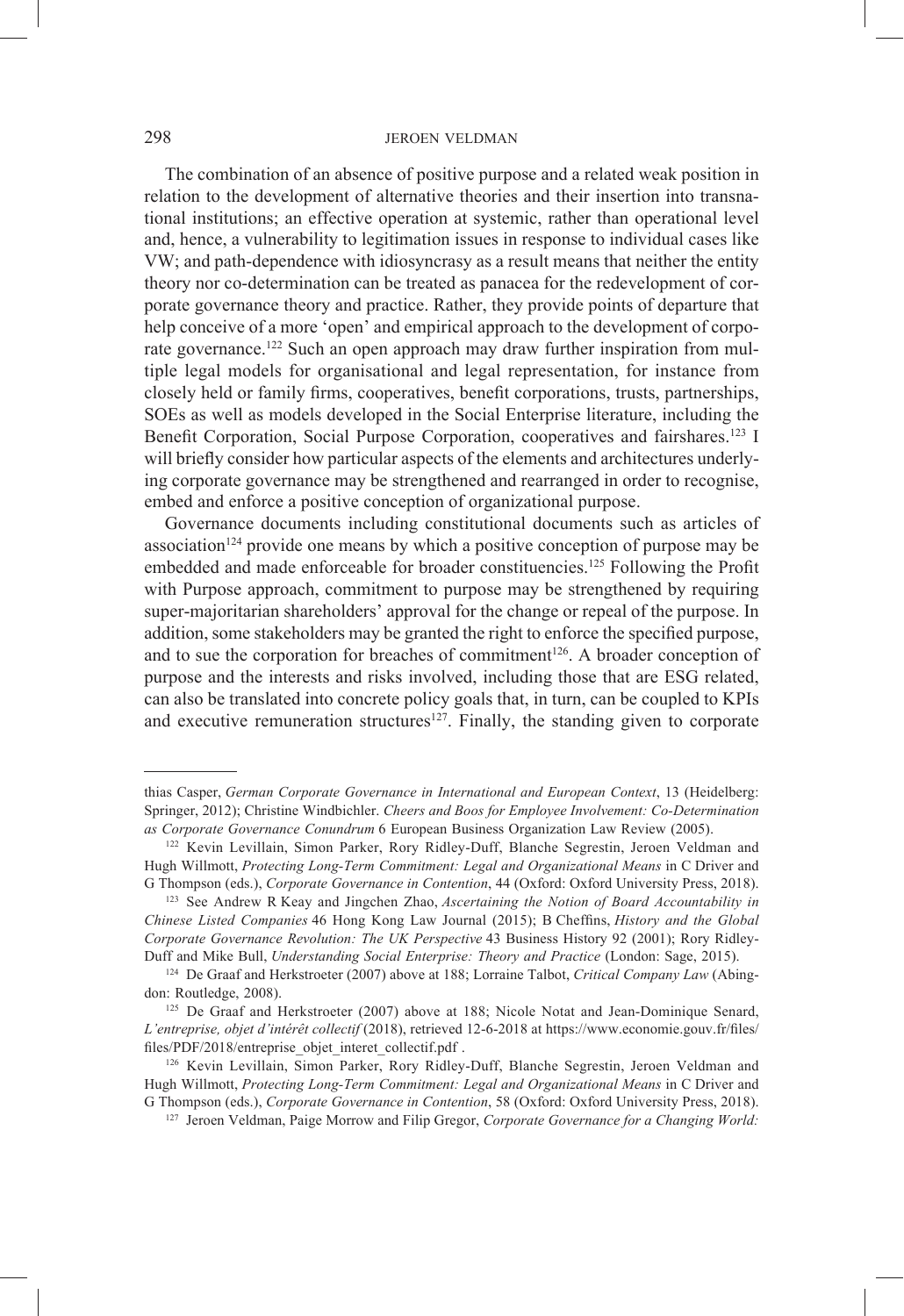'organs' by an institution like the Enterprise chamber in the Netherlands<sup>128</sup> could conceivably be expanded to include relevant actors representing broader sets of actors, interests, and timeframes.

The role and influence of different types of shareholders may also be reconsidered. Principal-agent theory identifies a 'principal', i.e. a unitary body of shareholders with an undivided interest,<sup>129</sup> typically interpreted as the interest of a trader interested in short-term market-value optimization.<sup>130</sup> The resulting view of shareholders as an undivided body and of short-term market value optimization as the exclusive object for managerial agency strongly affects the capacity for boards to consider actors, interests, and time-frames beyond these stylized conceptions and enhances the capacity to renege on commitments to such other actors, interests and time-frames: "Shareholders, attempting to maximize the value of their holdings, cannot credibly commit to not remove the board or dump their shares upon an early drop in performance … directors and managers tend to develop short-termist incentives – and much more pervasively than shareholder advocates have previously acknowledged."131 According to Cremers and Sepe<sup>132</sup> this has consequences beyond the public corporation: "weaker" boards and stronger shareholders are likely to exacerbate the shareholders' limitedcommitment problem, with detrimental effects for both shareholders and society as a whole."

Both the theoretical misconception of the status and role of the shareholder constituency and the board<sup>133</sup> and the broad effects of this stylistic reinterpretation may provide the basis for developing a more empirical approach to the wide heterogeneity of interests and time-frames related to differing share positions, share rights and capacity for engagement<sup>134</sup>. A reconsideration of the notion that "... shareholders do not constitute a homogeneous block, and the identities, interests, and policy agendas of shareholders may themselves change over time"135 provides a first step to reconsider both the relevance of the multiple interests and risks related to multiple actors and time-frames from a shareholder perspective and of board discretion in relation to the uptake of such interests and risks. By extension, such an approach allows to consider how directors engaging with such broader risks and interests may be protected against derivative actions<sup>136</sup> by shareholders with a much narrower interest; how the

*Final Report of a Global Roundtable Series* 71 (London and Brussels: Frank Bold and Cass Business School, 2016).

<sup>128</sup> Van Bekkum, Hijink, Schouten and Winter (2010) above at 11.

<sup>129</sup> David Millon, *Radical Shareholder Primacy* 10 University of St. Thomas Law Journal 7 (2014).

<sup>130</sup> Cremers and Sepe (2016) above at 142; Paddy Ireland, *Shareholder Primacy and the Distribution of Wealth* 68 Modern Law Review 49-50 (2005).

<sup>&</sup>lt;sup>131</sup> Cremers and Sepe (2016) above at 74.

<sup>132</sup> Cremers and Sepe (2016) above at 135-136.

<sup>133</sup> Cremers and Sepe (2016) above at 141.

<sup>134</sup> Vitols (2004) above at 358; Leo E Strine Jr., *Making It Easier for Directors to Do the Right Thing* 4 Harv.Bus.L.Rev. 235 (2014).

<sup>&</sup>lt;sup>135</sup> Aguilera and Jackson (2010) above at 521.

<sup>136</sup> J Du Plessis and A Rühmkorf, *New Trends Regarding Sustainability and Integrated Reporting for Companies: What Protection Do Directors Have?* 36 Company Lawyer 51 (2015).